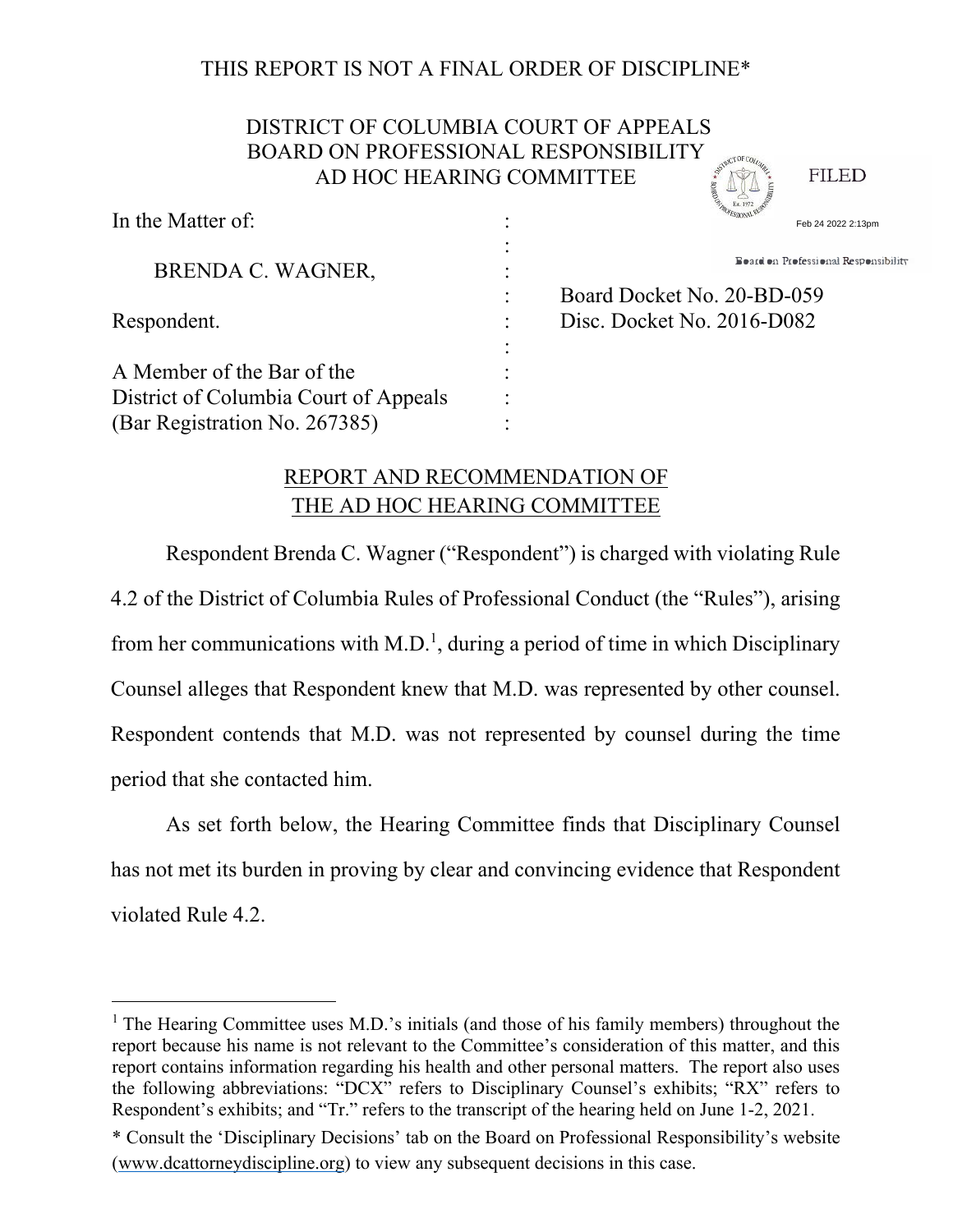#### I. PROCEDURAL HISTORY

Disciplinary Counsel filed the Specification of Charges on November 12, 2020.<sup>2</sup> Respondent filed her Answer on March 3, 2021 (DCX 3), and errata on March 24, 2021. DCX 4.<sup>3</sup>

An Ad Hoc Hearing Committee, composed of Theodore Hirt, Esq., Chair, Mr. David Bernstein, and Leonard Marsico, Esq., held an evidentiary hearing on June 1 and 2, 2021. Disciplinary Counsel was represented by Joseph C. Perry, Esq. Respondent appeared *pro se*. The following exhibits were received in evidence: DCX 1-10, 12-15, 17-22, 24-28, 30-32, 40, 43 and RX 20, 22, 23, and 33-35. Following the hearing, Respondent supplemented the record with RX 44, which was admitted by the Chair's Order dated August 24, 2021.

At the close of the hearing, the Hearing Committee made a preliminary nonbinding determination under Board Rule 11.11 that Disciplinary Counsel had not met its burden in proving that Respondent violated Rule 4.2. Tr. 363.

 $2^2$  On December 22, 2020, Disciplinary Counsel filed with the Court of Appeals a Motion for an Order Directing Service by Alternative Means, attaching its Specification of Charges in this matter. DCX 1 at 001, 012-020 (Specification). On January 12, 2021, prior to any action taken by the Court of Appeals, Respondent accepted service of the Specification via email. DCX 2 at 002.

 $3$  The Committee notes that, after the closure of the proceedings, Respondent filed a number of motions and other documents, which Disciplinary Counsel opposed. *See* Appendix A. The Hearing Committee denies Respondent's above-referenced motions because they are untimely or, as explained herein, seek relief that would exceed the Hearing Committee's authority.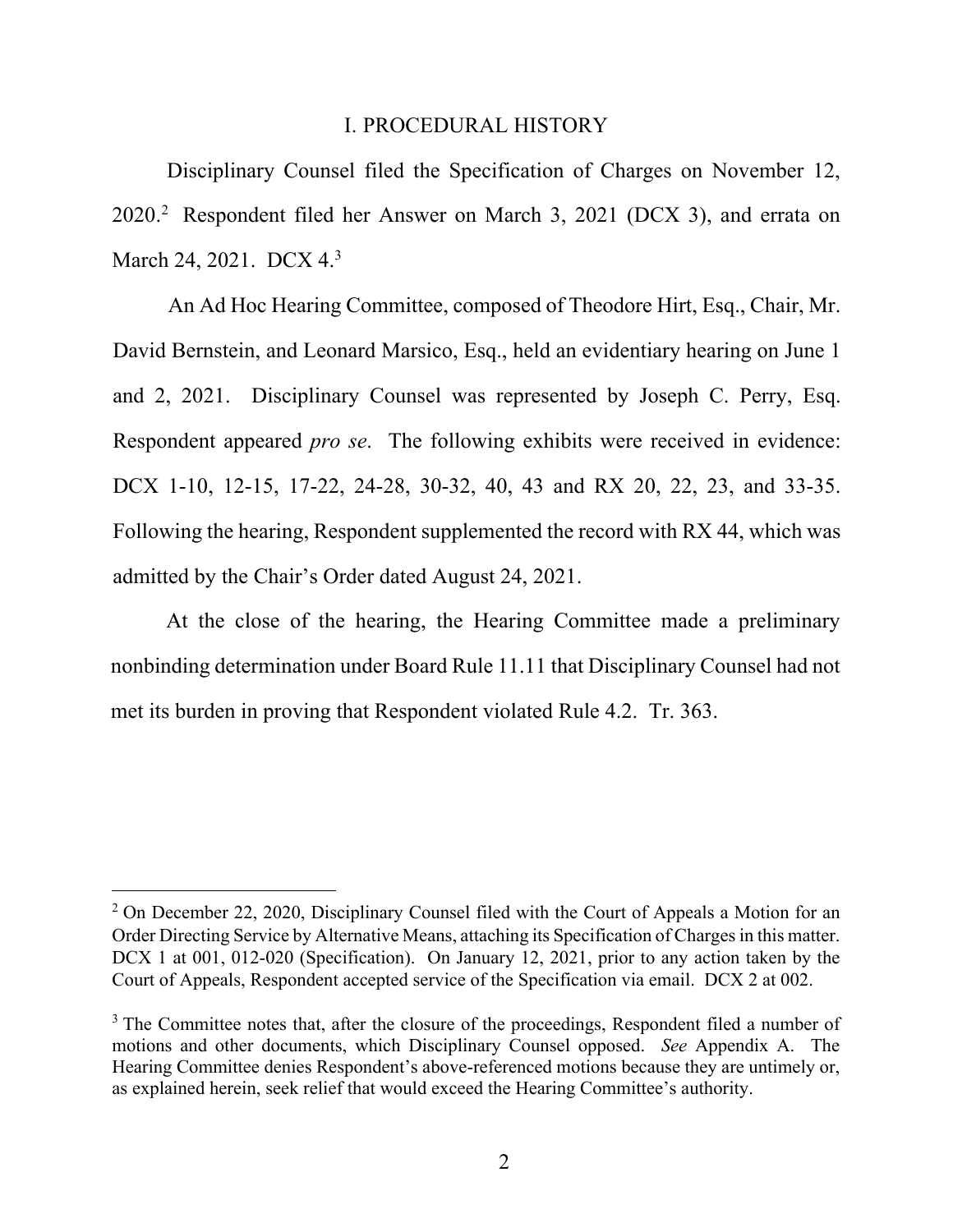#### II. FINDINGS OF FACT

The following findings of fact are based on the testimony and documentary evidence admitted at the hearing, and these findings of fact are established by clear and convincing evidence. *See* Board Rule 11.6; *In re Cater*, 887 A.2d 1, 24 (D.C. 2005) ("clear and convincing evidence" is more than a preponderance of the evidence, it is "evidence that will produce in the mind of the trier of fact a firm belief or conviction as to the fact sought to be established").

#### Background

1. Respondent is a member of the Bar of the District of Columbia Court of Appeals, having been admitted by motion on June 4, 1979, and assigned Bar Number 267385. Tr. 210-11 (Testimony of Respondent ("Resp.")); DCX 3 at 001, ¶ 1.

2. On August 31, 2015, a representative of Adult Protective Services ("APS") petitioned the probate division of the Superior Court of the District of Columbia for the appointment of a general guardian and conservator for M.D., a man who was diagnosed with diabetes, hypertension, high cholesterol, and delusional disorder. DCX 6 at 001. The petition noted that M.D.'s "cognitive functioning is impaired due to mental health issues and as a result, he is not able to handle his finances, living arrangements, or medical care." *Id*.; *see also* Tr. 30-31 (Testimony of Brett E. Cohen ("Cohen")).

3. The petition stated that although M.D.'s brothers had assisted him in the past, M.D. was now suspicious of them and believed that they were trying to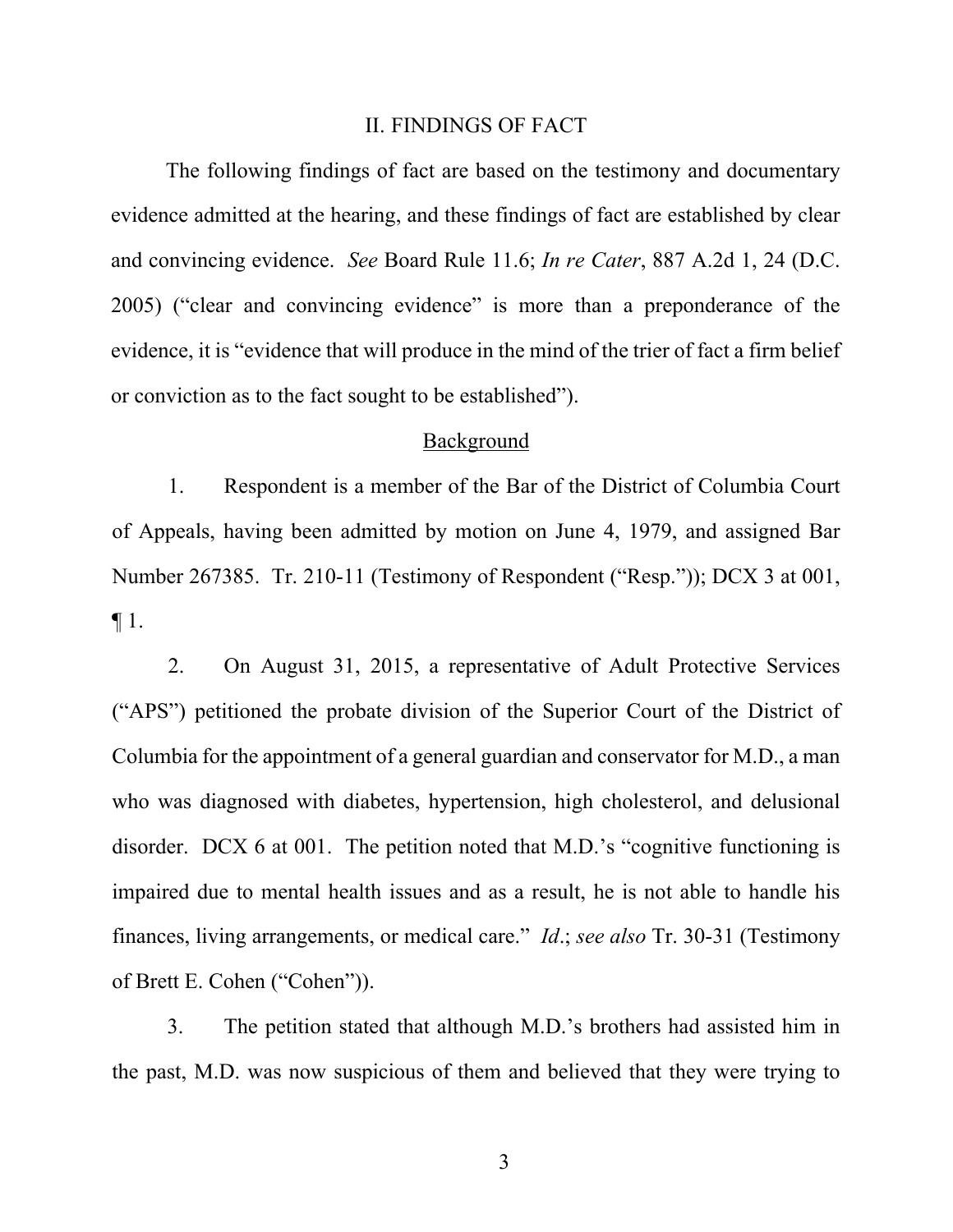exploit him. DCX 6 at 002. The petition attached a report of a psychological evaluation of M.D. *Id.* at 010. The report noted concerns that his "delusional thinking has distorted the intentions of his family's attempts to assist him and has left him vulnerable to significant health issues and a further decline in his physical and mental functioning." *Id.* at 013. The report further noted that M.D.'s "family would like to support him and assist him[,] but he no longer trusts them and will not permit them into his home." *Id.* at 13-14; *see also* Tr. 31-32 (Cohen).

4. At the time the petition was filed, M.D. was the sole owner of real property at 720 Webster Street, N.W., and was residing there. DCX 6 at 002 (M.D. and his deceased mother listed on the deed), 008 (deed); 011 (his mother put his name on the deed).

5. On September 3, 2015, the probate court scheduled a hearing for September 30, 2015. DCX 7 (Order). The court appointed Brett E. Cohen, Esq. as counsel for M.D. Tr. 28-29 (Cohen); DCX 7 at 001 (order of appointment).<sup>4</sup>

6. On September 3, 2015, the court appointed Richard Tappan, Esq. as guardian ad litem, finding such appointment appropriate given M.D.'s physical and mental health issues. DCX 7 at 002.

7. On September 4, 2015, Mr. Cohen filed with the probate court his entry of appearance. Tr. 29 (Cohen); DCX 8.

<sup>&</sup>lt;sup>4</sup> The duration of that appointment is the primary issue in contention in this matter, as discussed below.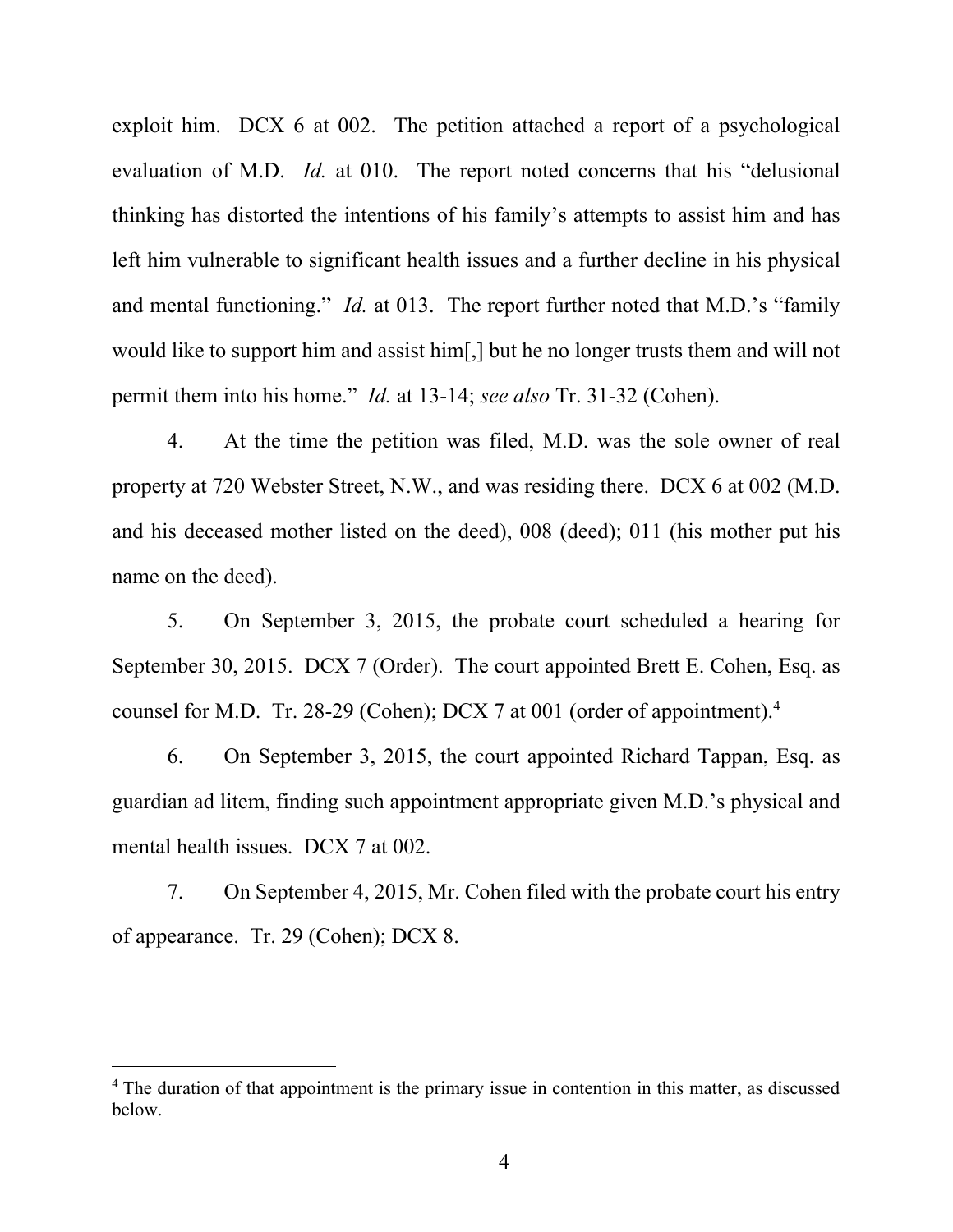8. On September 29, 2015, Mr. Cohen visited with M.D. at his home. Tr. 132-34 (Cohen) (describing visit), 118 (date).

9. On September 30, 2015, the probate court held a hearing. DCX 9 (9/30/15 Transcript). Mr. Cohen, Mr. Tappan, a representative from APS, a courtappointed examiner, and two of M.D.'s brothers, A.D. and R.D., were in the courtroom. *Id.* at 003, 021. M.D. participated by telephone. *Id.* at 004. He was agreeable to having someone appointed to assist him with his finances, as well as someone to help him with his medications. *Id.* at 018-19. He also expressed his belief that his brothers had taken his mail from the house (*id.* at 017) and stated that "I do believe my brothers want the house." *Id.* at 018.

10. A.D. and R.D. informed the probate court that they would be willing to serve as co-guardians. They acknowledged, however, that their brother believed they were trying to take advantage of him (*id.* at 023-24) and that he had recently called the police to have them removed from the home. *Id.* at 027.

11. During the course of the hearing, the court determined that it was appropriate to appoint a guardian and conservator for M.D. DCX 9 at 024-30. The court scheduled another hearing in order to evaluate whether M.D. might regain trust in his brothers and they could assume responsibility for his care, or if a more permanent arrangement using a court-appointed guardian and conservator would be appropriate. *Id*.; *see also* Tr. 39 (Cohen) ("There were questions about what role [M.D.'s] brothers would take"), 50-51,75-76. According to Mr. Cohen, at some

 $\sim$  5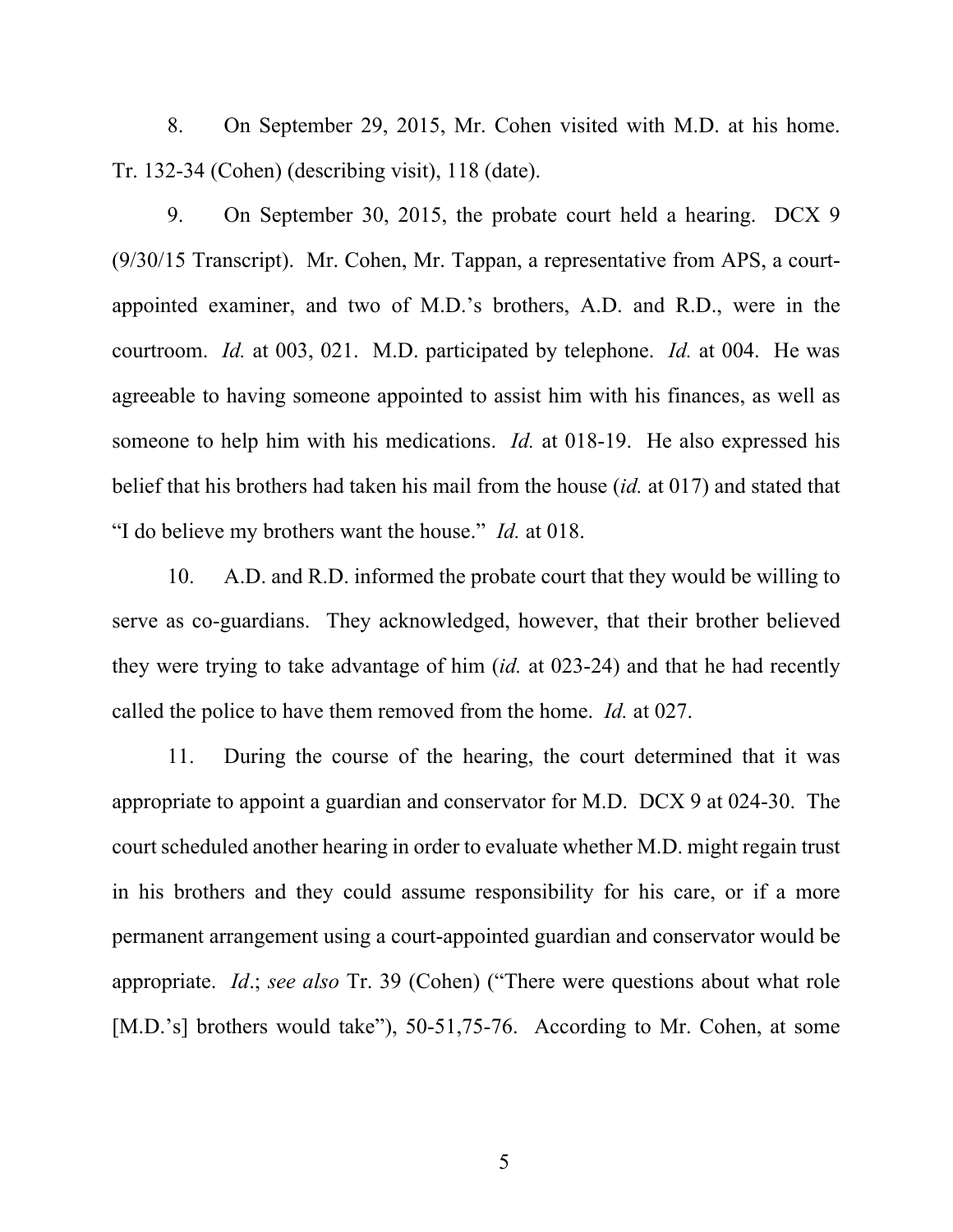point during the hearing, the probate court advised him that he would be staying on as counsel for M.D. Tr. 40-41, 155 (Cohen).

12. The transcript does not memorialize the probate court (the Honorable Gerald I. Fisher) specifically advising Mr. Cohen that he would remain as M.D.'s counsel, but his continuation as counsel appears to have been understood by those participating in the hearing, as the court discussed with Mr. Cohen his availability for the next hearing. Tr. at 40 (Cohen) (there was no reason to agree to appear at next hearing if he were not counsel); DCX 9 at 032 (court discussing Mr. Cohen's availability for next hearing), 035 (Cohen discussing "unique posture," "our hearing," and "by the time we come back"); *see also* Tr. 173 (Testimony of Richard Tappan ("Tappan")) (Cohen continued to serve as M.D.'s attorney for "quite some time").

13. The next hearing was scheduled for April 11, 2016. DCX 9 at 037.

14. On September 30, 2015, the probate court filed its Findings of Fact, Conclusions of Law and Order. DCX 10. The order appointed Richard Tappan, Esq., as general guardian and conservator for M.D. Tr. 171 (Tappan); DCX 10 at 004-06.

15. The order memorialized that Mr. Cohen was present at the hearing as M.D.'s attorney, and identified him as M.D.'s attorney on the attached distribution list. DCX 10 at 001, 007. The order did not otherwise address Mr. Cohen's status as attorney for M.D. It did not state whether his appointment was continued or terminated. DCX 10.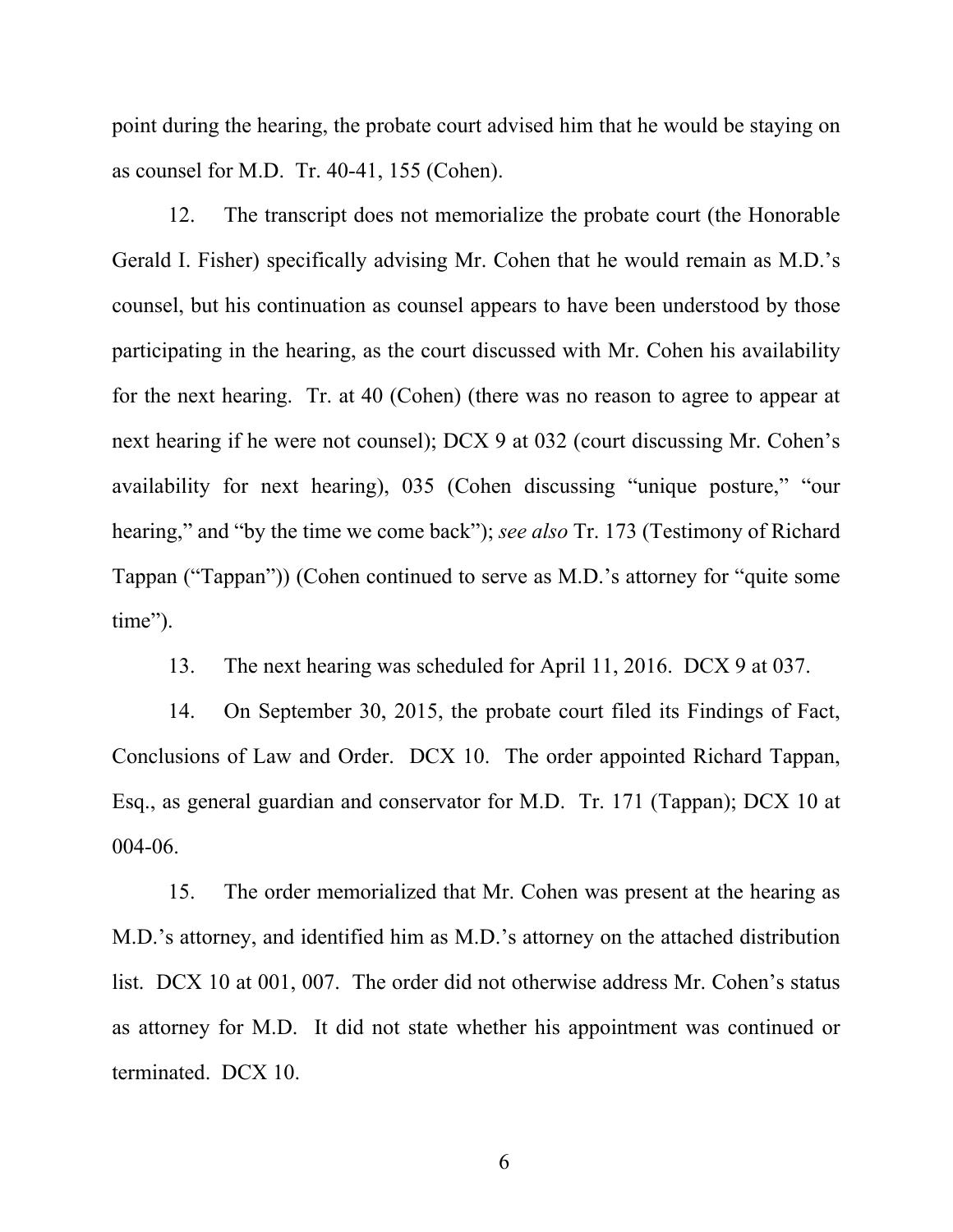16. The court docket for the M.D. matter contained multiple entries, sequentially, about the September 30, 2015, hearing. *See* DCX 5. One entry, which appeared at the top of the entries for September 30, 2015, stated that Mr. Cohen had been dismissed as attorney for M.D.:

> Attorney Dismissed Attorney COHEN, Mr. BRETT E *dismissed/withdrawn for subject*  [M.D.] on 09/30/2015

*See* DCX 5 at 046, entry 329 (emphasis added).

17. Another, more detailed entry, which appeared below the entry quoted above, described the proceedings and indicated that Mr. Cohen would remain in place as M.D.'s attorney until the continued status hearing date:

> Event Resulted: The following event: Hearing on Petition for Guardian and Conservator scheduled for 09/30/2015 at 10:30 am has been resulted *[sic]* as follows:

Result: Hearing Held. The Court found the subject incapacitated and granted the petition for guardian and conservator with no opposition. A member of the fiduciary panel will be appointed as guardian and conservator to help the subject with his financial and personal matters. A status hearing has been set for 4/11/16 at 10:00am to determine the progress of the fiduciary appointments. *Mr. Cohen is*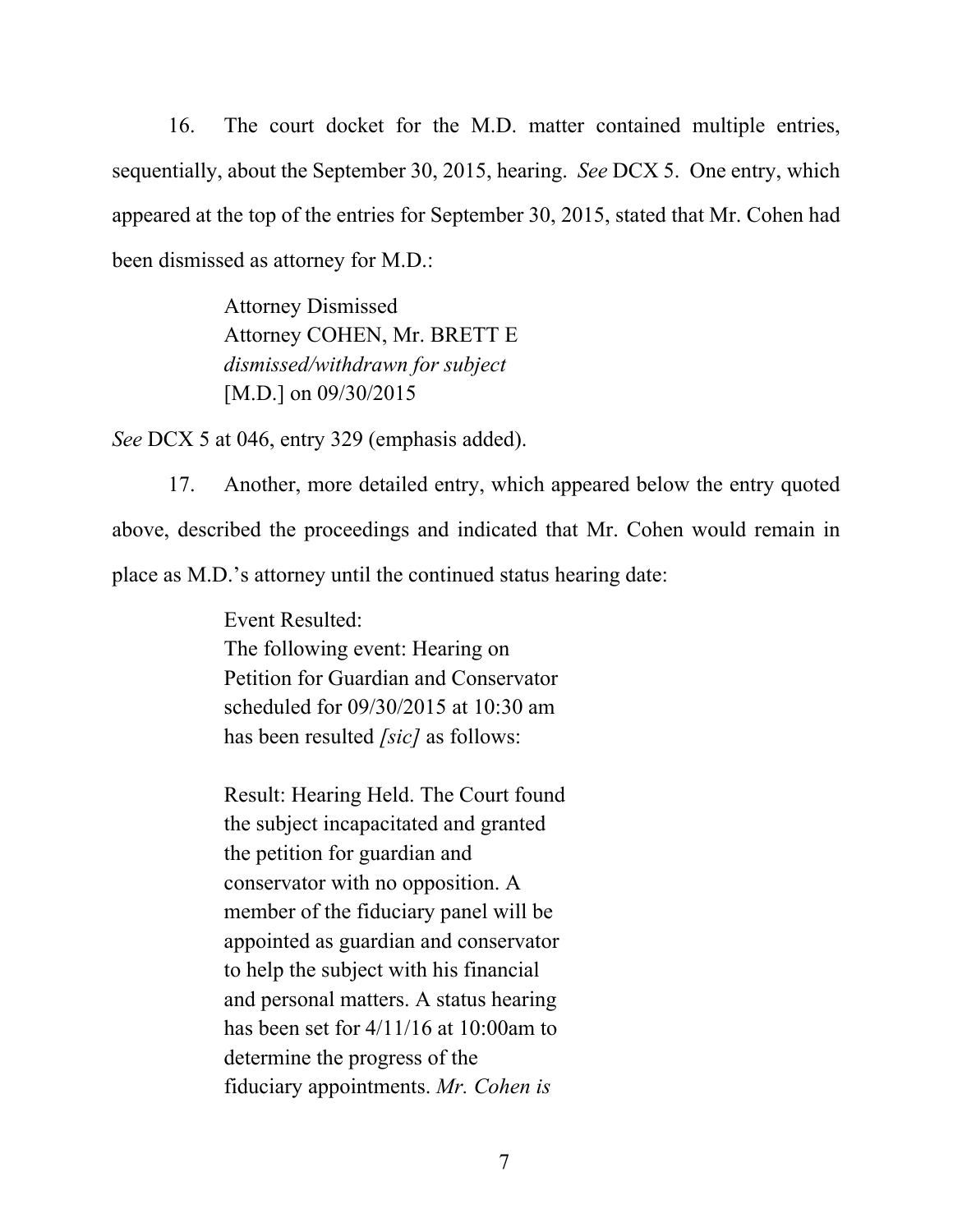*to remain in place as counsel until the continued status hearing date.*  Judge: FISHER, GERALD I Location: Courtroom A-49 Courtroom Clerk: Bradley Edge Court Reporter: Donna Hawkins Parties Appearing: Gregory Benton (APS s. worker); M.D. (via telephone) (Subject); EDWIN POWELL MD (Examiner); RICHARD TAPPAN Esq (Guardian ad Litem); ; Mr BRETT E COHEN (Attorney) on behalf of M.D. (Subject); Mrs MC STEINER-SMITH (Attorney) on behalf of OFFICIAL OF ADULT PROTECTIVE SERVICES (Applicant)

*See* DCX 5 at 047, entry 334 (emphasis added).

18. On September 30, 2015, the court specifically ordered that M.D. not be moved to a location outside of the District of Columbia "without prior court approval." DCX 10 at 5,  $\P$  6(c).

19. From September 30, 2015, until the April 11, 2016, hearing, Mr. Tappan served Mr. Cohen with at least four pleadings. Tr. 173-77 (Tappan); DCX 12 (guardianship plan); DCX 13 (conservatorship plan); DCX 14 (motion to late file with fee petition); DCX 15 (report of guardian).

20. In or around March of 2016, Mr. Tappan moved M.D. to an assisted living facility in Maryland called Raphael House. *See* DCX 15.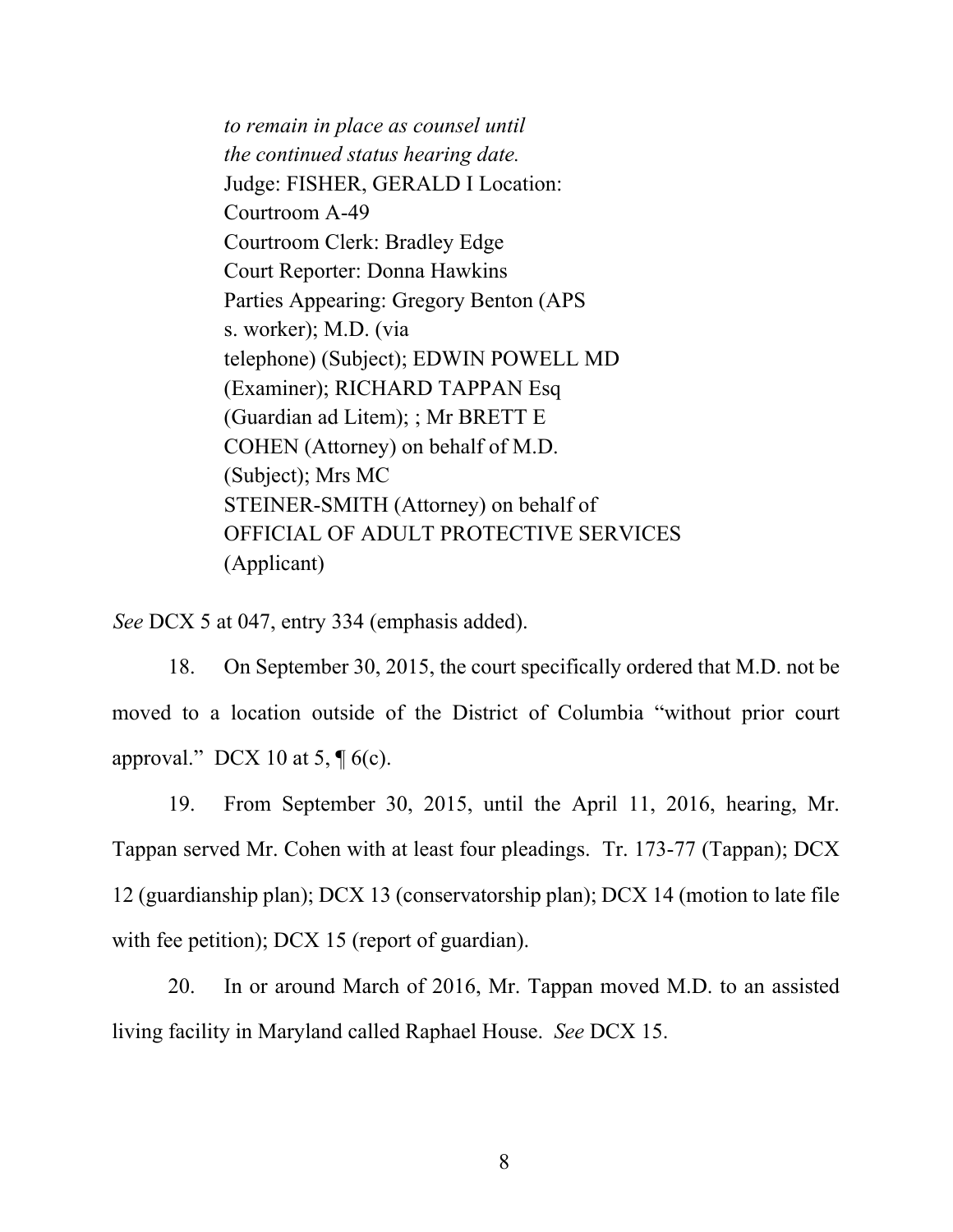21. On March 31, 2016, Mr. Cohen visited M.D. at Raphael House. Tr. 45, 117 (Cohen).

22. Before the April 11, 2016 Status Hearing, all of M.D's belongings were removed from his home. DCX 27 at 1, ¶ 13; Tr. 137.

23. Mr. Tappan never filed an itemized inventory or appraisal of any of M.D.'s personalty. DCX 5 (Docket); DCX 27 at 1, 12.

24. When M.D.'s brothers learned that Mr. Tappan was disposing of the contents of M.D.'s home, they tried to telephone Mr. Tappan, without success. DCX 26 at 1; DCX 31 at 6.

25. Respondent was M.D's next door neighbor. She lived in the adjoining rowhouse. Tr. 340. She checked on him and assisted him from time to time. Tr. 243-45.

26. M.D. knew that Respondent was an attorney, as did his brothers. DCX 9 at 10 ("She's an attorney."); Tr. 245; DCX 26 at 1.

27. On April 5, 2016, the brothers called Respondent and asked her to assist. DCX 26 at 1.

28. On April 5, 2016, Respondent reached Mr. Tappan, by telephone and made inquiries. Among other things, she asked how the brothers could reach M.D. Respondent memorialized the conversation in a contemporaneous email to Mr. Tappan. DCX 26 at 2, 19 (Respondent Email to Tappan, 4/5/2016).

29. During the April 5, 2016, telephone call with Respondent, Mr. Tappan said he would have to check with M.D. to see if he was willing to speak with his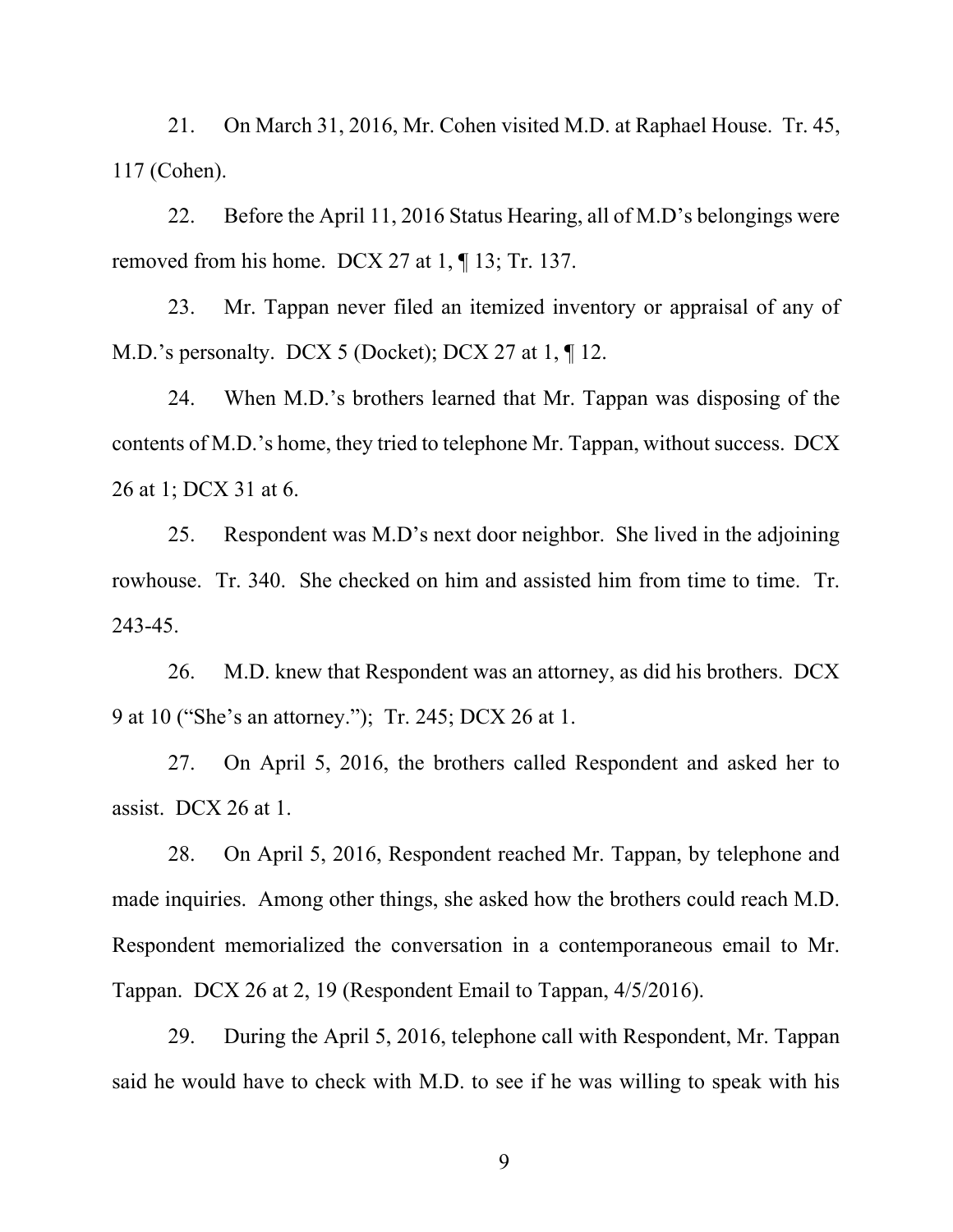brothers. DCX 31 at 10-11. Mr. Tappan declined to disclose the location of M.D.'s new living arrangements without first soliciting M.D.'s consent. DCX 26 at 2, 19 (Respondent Email to Tappan, 4/5/2016).

30. While Respondent waited to hear back from Mr. Tappan, the brothers located their brother, M.D.; and, asked Respondent to visit M.D. to determine how he was doing and whether he knew the house was being cleared out. DCX 26 at 2.

31. On or about April 5, 2016, R.D., A.D., and another one of M.D.'s brothers (F.D.) retained Respondent to file petitions for them to participate in the proceedings and also to file a petition to remove Mr. Tappan as conservator and guardian. Tr. 197-98 (Resp.) (Respondent informs the court at the April 11 hearing that she was appearing on behalf of the brothers); DCX 43 (fee petition), at 001 (identifying herself as attorney of record for the brothers), at 018 (4/5/2016 billing entry memorializing initial conversation with R.D. and A.D.), (4/9/2016 billing entry regarding agreeing to draft documents).

32. On Friday, April 8, 2016, Respondent visited M.D. at Raphael House and discussed with him removing Mr. Tappan as conservator and guardian. DCX 3 at 004 (¶ 14); DCX 31 at 006; DCX 26 (opposition to motion to strike) at 002; DCX 43 at 18 (billing entries).

33. Respondent did not seek or obtain consent from Mr. Cohen for this visit. Tr. 67 (Cohen). Respondent contends that at that time, she was not aware that Mr. Cohen, or anyone else, was acting as M.D.'s attorney. Tr. 207 (Resp.). It had been Respondent's experience and understanding that, in guardianship proceedings,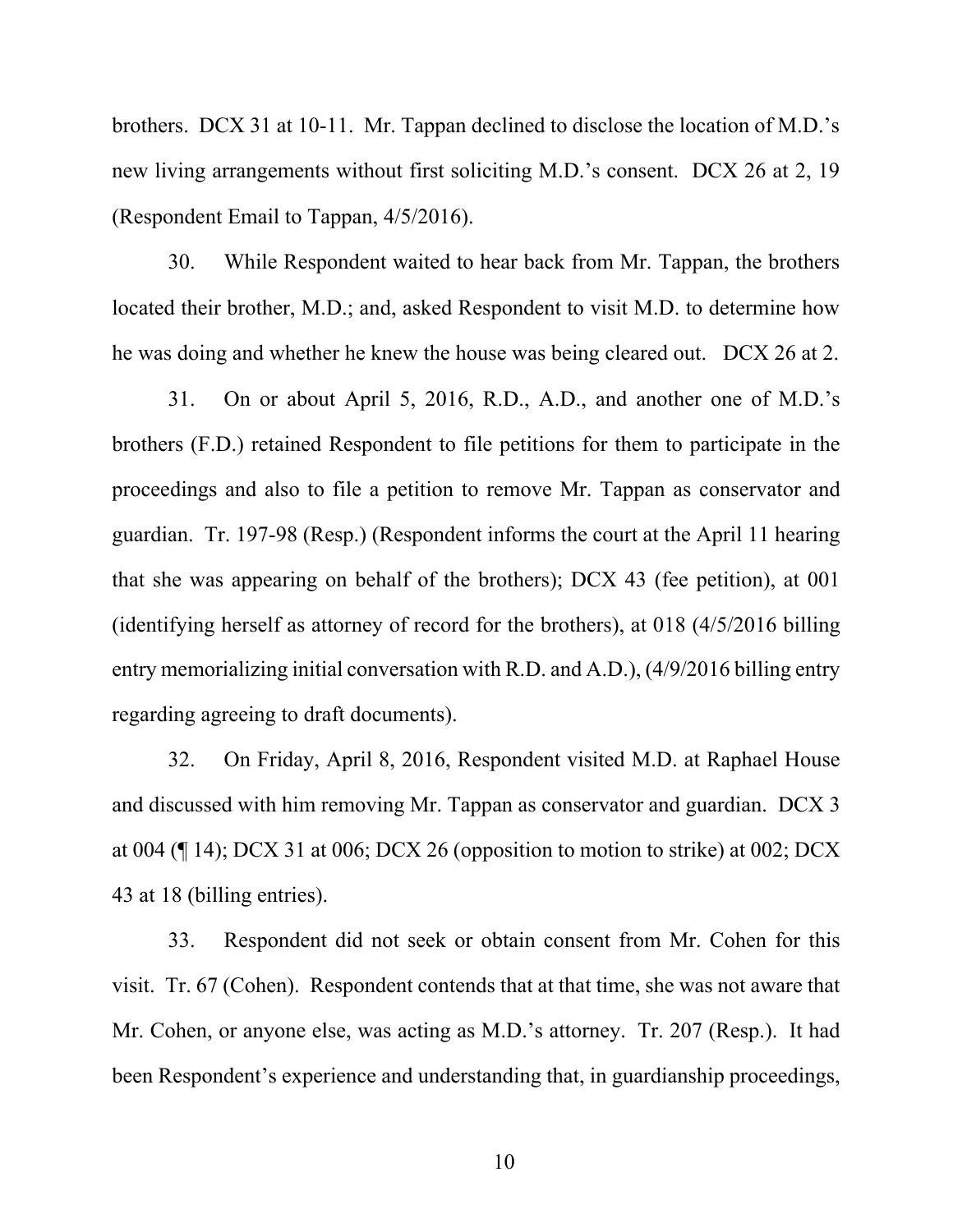the status of counsel for a ward typically terminated after the completion of the intervention hearing. Accordingly, she did not expect that M.D. would have counsel as of April 2016. DCX 31 at 006-07.

34. On Sunday, April 10, 2016, Respondent visited M.D. at Raphael House and discussed with him removing Mr. Tappan as conservator and guardian. DCX 3 at 004 (¶ 14); DCX 31 at 006; DCX 26 at 002; DCX 43 at 19 (billing entries).

35. M.D. informed Respondent that he wanted to remain in his home with assistance; and, upon learning that his conservator (Tappan) had disposed of his personal belongings, he wanted the return of his property or he wanted damages. DCX 21 at 2-4; DCX 27 (damages); DCX 31 at 29, 24 (remain in his home); RX 22 at 308-11 (damages); RX 23; Tr. 250-51, 300-01 (damages).

36. Respondent did not seek or obtain consent from Mr. Cohen for this visit. Tr. 67 (Cohen).

37. The brothers believed that M.D.'s desire to remain in his home and live independently was a viable option which the conservator/guardian had failed to explore fully. DCX 31 at 46.

38. M.D., and his brothers, also wanted Mr. Tappan's appointment as M.D.'s court-appointed fiduciary terminated. DCX 21 (Petition to Terminate).

39. At some point prior to the Monday, April 11, 2016, hearing, Mr. Tappan learned that Respondent had been visiting M.D. and he testified that he told her to stop visiting him. Tr. 180-81 (Tappan).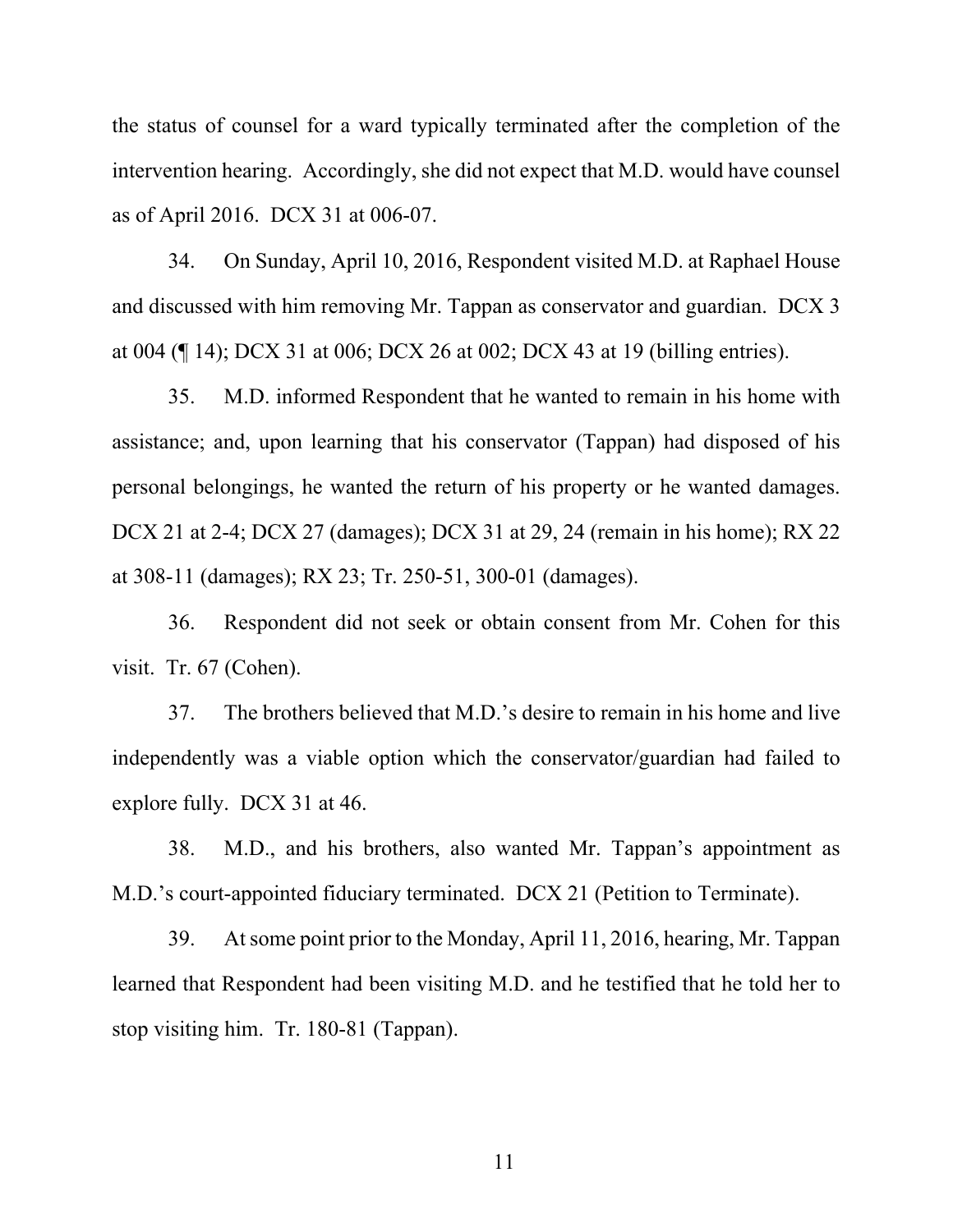40. A Petition to Terminate Mr. Tappan's fiduciary appointments was prepared by the Respondent, after speaking with M.D. DCX 21. A proposed Order for the court's appointment of an attorney was appended to the Petition to Terminate. *See* DCX 21 at 15. The Petition to Terminate Mr. Tappan's appointments was drafted prior to the scheduled hearing that occurred on the morning of April 11, 2016, but it was not filed until April 13, 2016. Tr. 234-35.

41. Before the case was called before the court on April 11, 2016, Respondent located Mr. Tappan in the courtroom and introduced herself. Tr. 207. She handed him a courtesy copy of the Petition to Terminate. Tr. 234-35 (Resp.); DCX 26 at 2.

42. The documents shared with Mr. Tappan on April 11, 2016, did not include Mr. Cohen's name. Tr. 226, 234-35 (Resp.).

43. While Respondent was speaking with Mr. Tappan, Mr. Cohen introduced himself and said he was the court-appointed attorney for M.D. Tr. 207- 08 (Resp.). Respondent challenged whether M.D. had counsel, and she asked Mr. Cohen to provide her with a copy of the order appointing him, which he said he would do. Tr. 207-08 (Resp.). Mr. Cohen did not provide such an order. Tr. 225.<sup>5</sup>

44. On April 11, 2016, the court held a hearing. DCX 17 (April 11, 2016 Transcript). Respondent was present and attentive at this hearing. Tr. 203 (Resp.). Mr. Cohen identified himself as court-appointed attorney for M.D. Tr. 52 (Cohen); DCX 17 at 002. The Court addressed him as counsel for M.D. *Id*. at 003-08. During

 $5$  DCX 7 is the September 3, 2015 order appointing Mr. Cohen prior to the September 30 hearing.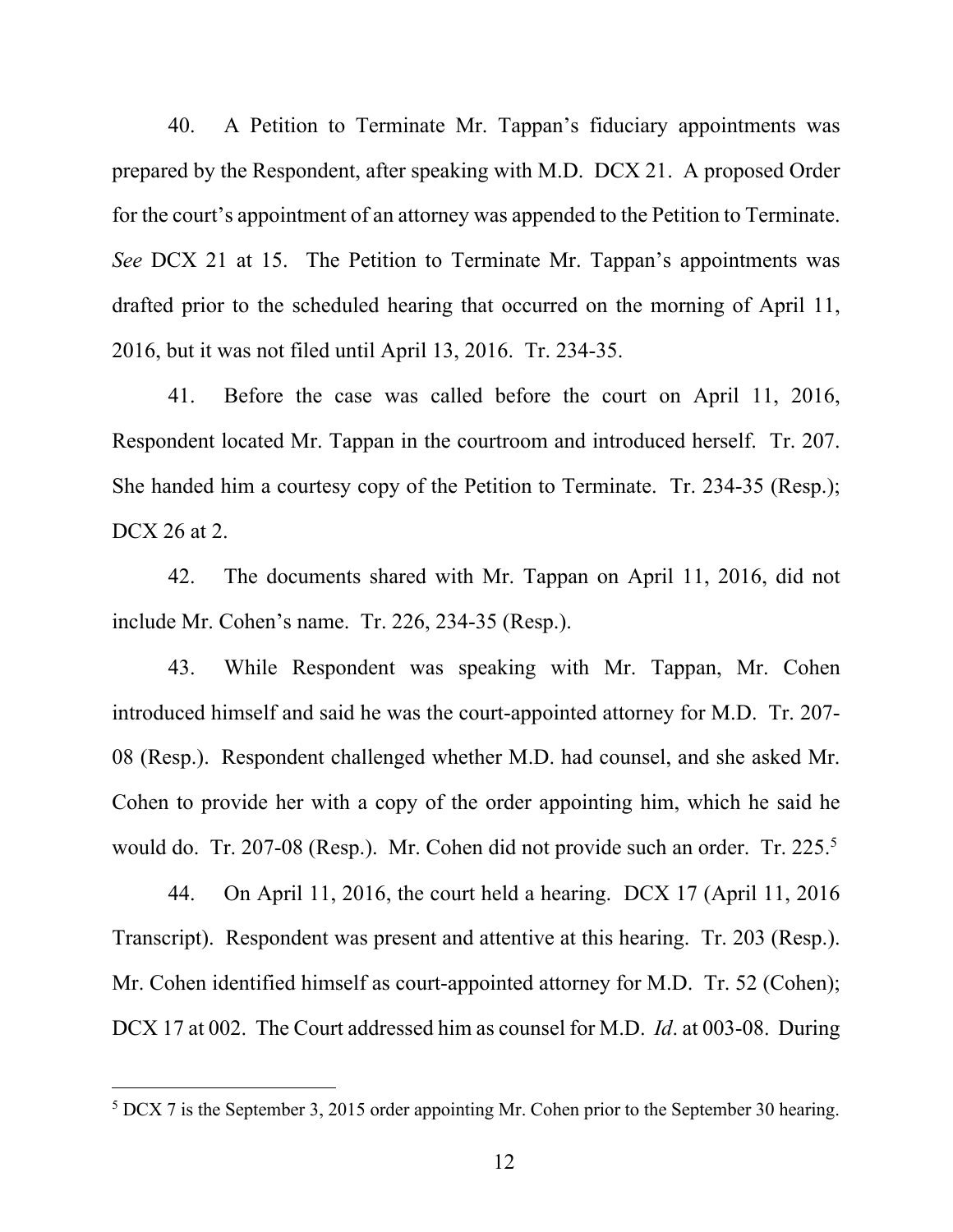the hearing, Respondent credited Mr. Cohen's representation that he was M.D.'s attorney, subject to verification. Tr. 232-33 (Resp.).

45. During the hearing, Respondent informed the court that she was appearing for M.D.'s brothers. DCX 17 at 002. She advised the court that she would be e-filing petitions to participate in the proceeding on behalf of the brothers and a petition to terminate Mr. Tappan's appointment. *Id*.

46. During the April 11 hearing, Mr. Cohen sought to waive M.D.'s presence and Respondent objected; her objection was overruled insofar as the court had not granted her permission to participate in the proceedings. Tr. 203 (Resp.); DCX 17 at 004.

47. During the hearing, Mr. Tappan advised the court that M.D. did not want his brothers visiting him because he was frightened that they might steal from him or otherwise harm him. DCX 17 at 011. Mr. Tappan further discussed his desire to obtain input from mental health professionals before M.D. made a decision to "include the brothers in his life more." *Id.* He went on to state "[t]he mental health professionals I'm working with have expressed to me it's not the best thing to have people visiting him that he's frightened of or that he feels have ill-will towards him." *Id.* While making these statements, Mr. Tappan asserted that "how much of [M.D.'s] feelings about his brothers are based on delusions and how much is based on fact, I don't know." *Id.*

48. During the hearing, the court discussed with Mr. Cohen and Mr. Tappan how to arrange for another hearing with M.D.'s participation, at which the court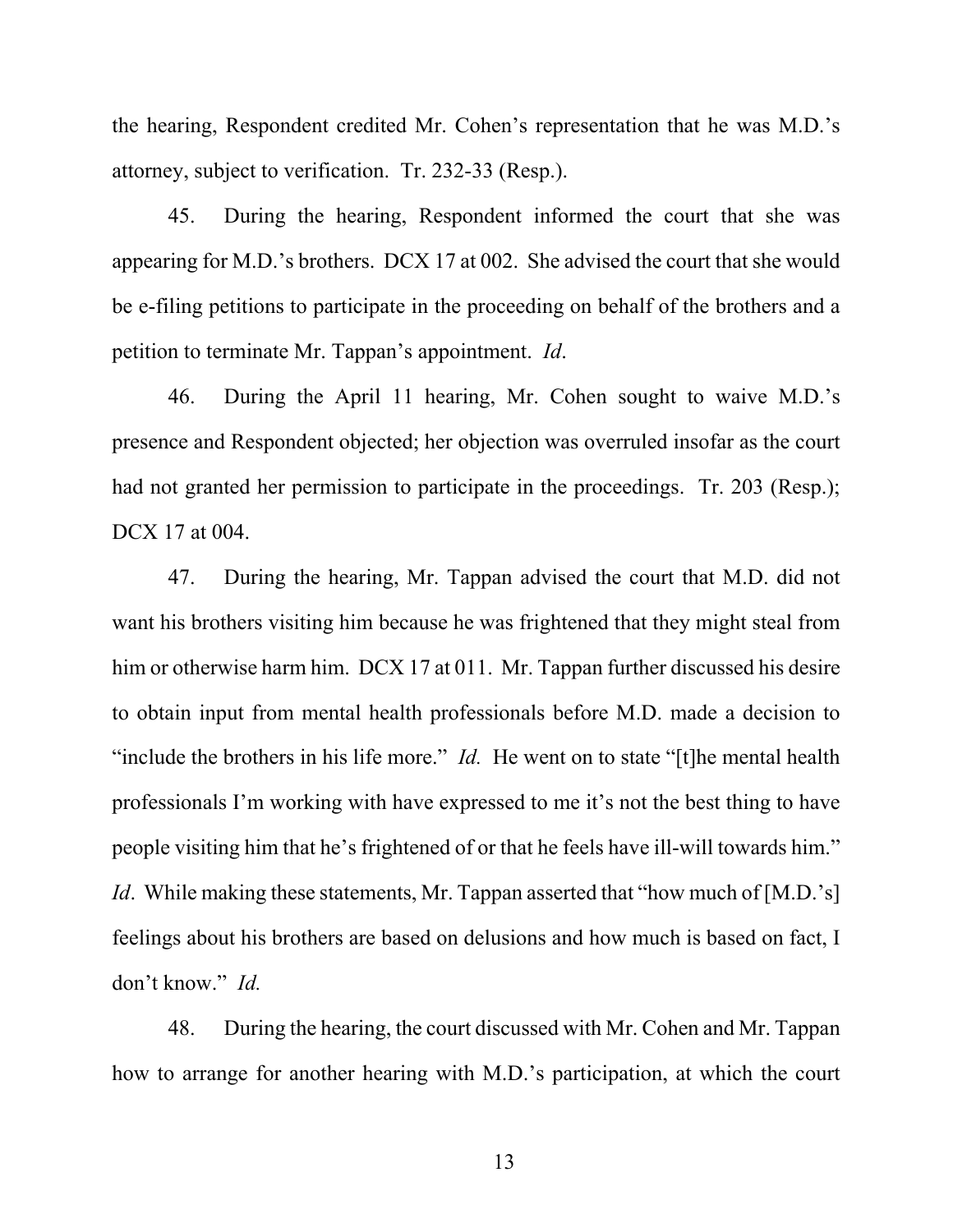could address the Petitions to Participate and the Petition to Terminate Mr. Tappan's appointment. DCX 17 at 005-13. Ultimately, it was determined that the hearing would be held at Raphael House. *See id.*

49. The court set a new hearing date of May 19, 2016, and asked Mr. Cohen if he would be available. DCX 17 at 013.

50. After the hearing, Respondent and M.D.'s brothers went to the Clerk's office and reviewed the docket for the case and printed out the entries. Tr. 308 (Resp.). Based on that review, Respondent concluded that Mr. Cohen had been dismissed as counsel for M.D. and there was no order designating Mr. Cohen as such counsel. Tr. 308-09 (Resp.).

51. On April 11, 2016, Mr. Tappan filed a complaint with the Office of Disciplinary Counsel against Respondent for her having made two visits to M.D. at Raphael House without obtaining the consent of counsel. RX 20 at 298-99. Mr. Tappan filed the complaint because of his view that Respondent "was continuing to put my ward at risk." Tr. 181 (Tappan). On May 16, 2016, Disciplinary Counsel mailed a copy of the complaint to Respondent. *See* RX 20.

52. On April 13, 2016, Respondent e-filed with the probate court the Petitions for Permission to Participate on behalf of each of the three brothers individually. Tr. 226-227 (Resp.); DCX 18, DCX 19, DCX 20 (respective petitions for R.D., A.D., and F.D.). The petitions were served on M.D., Mr. Tappan, and Mr. Cohen. Tr. 226-227 (Resp.); DCX 18 at 002; DCX 19 at 002; DCX 20 at 002. The certificates of service identified Mr. Cohen as a lawyer (as it included "Esq." after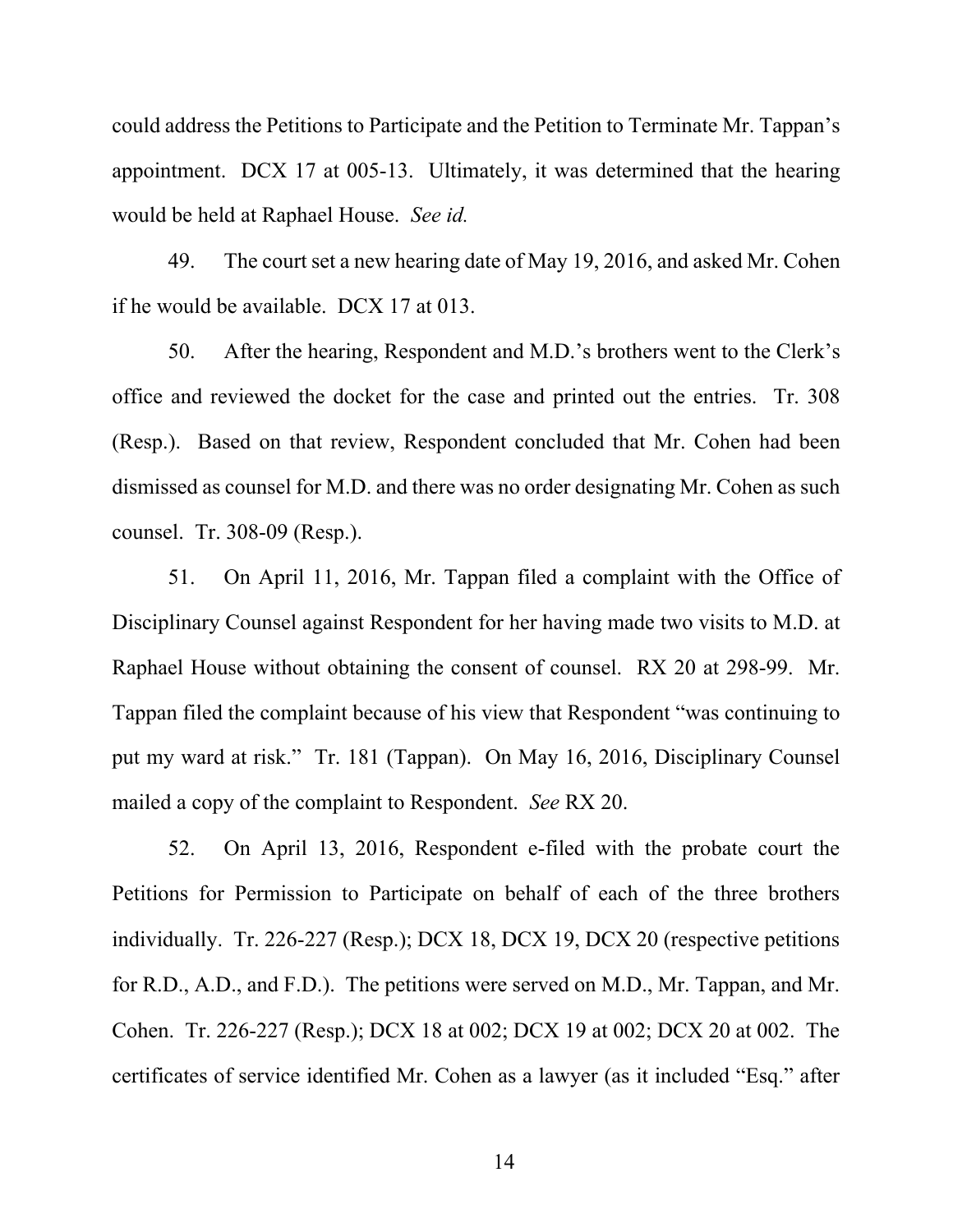his name), but did not identify him as M.D.'s counsel. DCX 18 at 002; DCX 19 at 002; DCX 20 at 002.

53. Before e-filing the petitions on April 13, 2016, Respondent had added Mr. Cohen's name to the three copies of both petitions, as a courtesy, believing that he either would produce an Order of appointment, which Respondent did not see in the court file, or he would eventually get an Order. Tr. 226-33 (Resp.).

54. On April 13, 2016, Respondent also filed with the probate court a Petition Post Appointment to Terminate Appointment of Conservator and Guardian, Richard Tappan. Tr. 228-229 (Resp.); DCX 21. The petition alleged, *inter alia*, that Mr. Tappan had improperly disposed of personal property of both M.D. and his brothers, and that Mr. Tappan was "actively and secretively removing personalty from the home of [M.D.] with the intent to sell [M.D.'s] home out from under him." DCX 21 at 004. The petition advocated that M.D. continue living in the family home. *Id.* at 003-04.

55. On April 13, 2016, Respondent served M.D., Mr. Tappan, and Mr. Cohen with the Petition to Terminate. DCX 21 at 007 (Certificate of Service). In the certificate of service, Respondent identified Mr. Cohen as "Attorney of Record for the Ward." *Id*. Respondent included a proposed Order for the court's appointment of an attorney for M.D. *See* DCX 21 at 15.

56. On Saturday, April 16, 2016, Respondent visited M.D. at Raphael House. Tr. 239. She described the purpose of her visit as a social one; she wanted to bring M.D. some toiletries. Tr. 239, 250, 308. Respondent brought with her the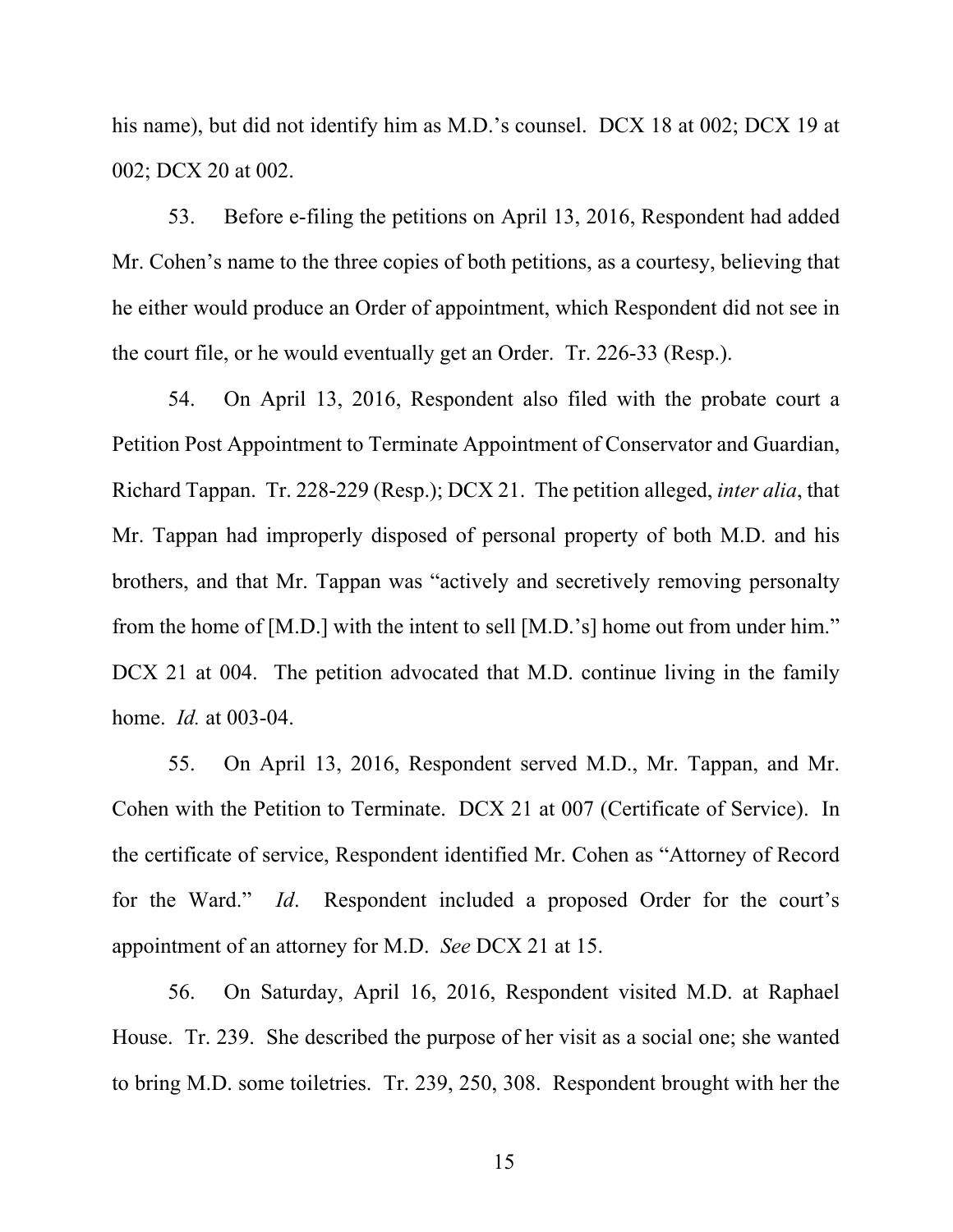Petitions to Participate and the Petition to Terminate Mr. Tappan's status as guardian; she told him "that his brothers were setting before the court his wishes and desires for the court's consideration," and she recited the contents of the petitions, "line by line" to M.D., to make sure that what she had filed "was truly representative of what he wanted to say." Tr. 239-41. She also served M.D. with copies of the petitions to participate and the petition to terminate guardianship. Tr. 239; DCX 30.

57. When Respondent arrived at Raphael House, she identified herself to the staff as one of M.D.'s neighbors, not as an attorney, which she explained, would be her accustomed practice. RX 23 at 312 (email from Respondent to brothers describing her practice of identifying herself as a neighbor); DCX 25 (Cohen motion to strike) at 002, ¶ 10 ("When Ms. Wagner approached the Ward and others at the nursing facility, she identified herself as a neighbor of the Ward.") (footnote omitted).

58. During the meeting, Respondent took notes, recording details about M.D.'s medical history and experiences at Raphael House; and created a partial inventory of personal property that was inside the home, including M.D.'s estimations as to the value of some of the items. Tr. 297-301 (Resp.); RX 22. During the meeting, it became clear to Respondent that M.D. "was actually serious about" itemizing his losses and seeking damages. Tr. 300. Respondent used the information provided during this meeting to amend the Petition to Terminate Mr. Tappan, to add a request for damages. Tr. 301.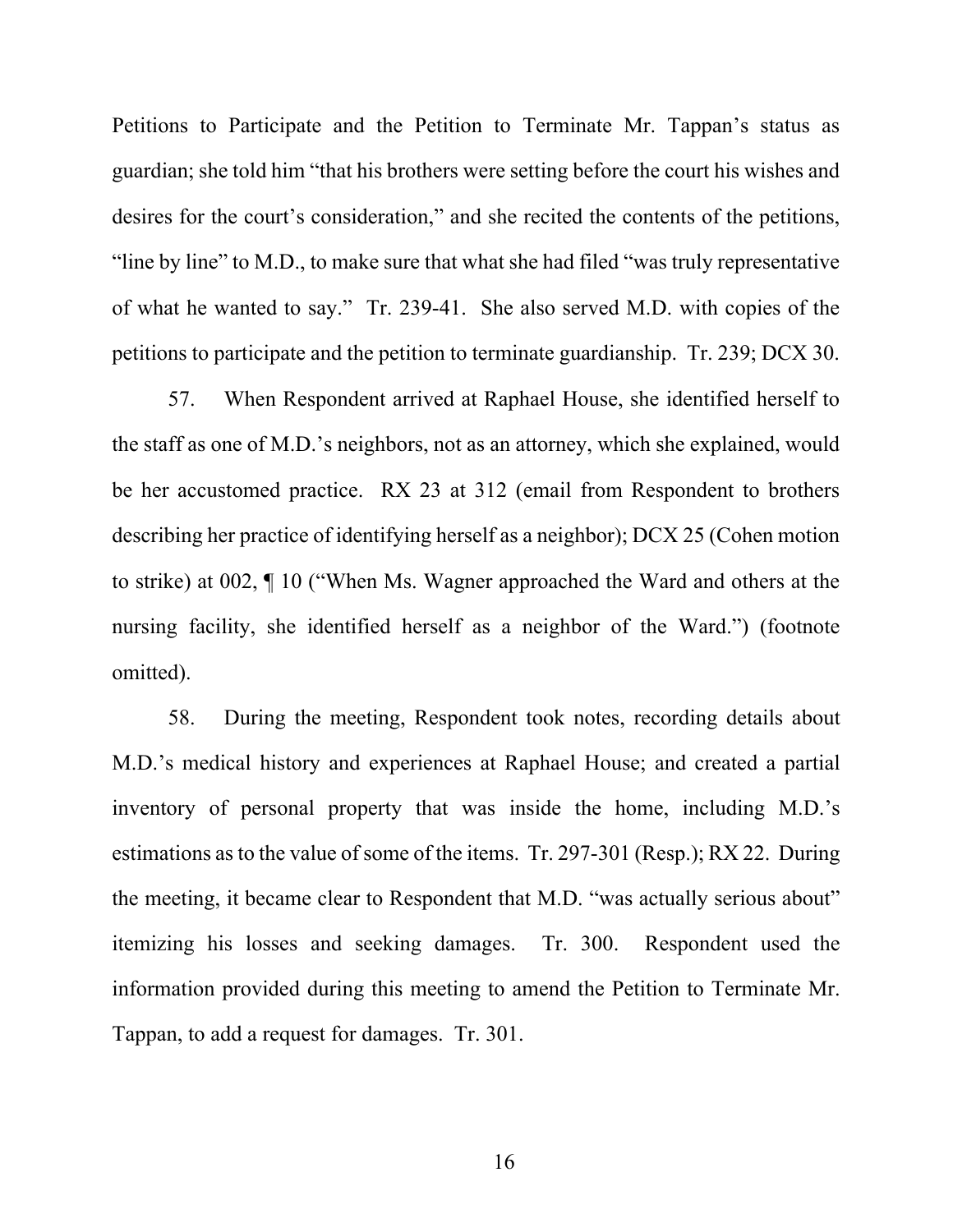59. Respondent did not seek or obtain consent from Mr. Cohen for this visit. Tr. 67 (Cohen).

60. On May 4, 2016, Respondent visited M.D. again at Raphael House, in order to deliver various health care items to him. RX 23 at 312 (Respondent email to M.D.'s brothers describing the visit). Unprompted, M.D. informed Respondent about an upcoming May 19, 2016 hearing in his case and he expressed dissatisfaction with the removal of items from his home and concerns about his returning to his house to live. *Id*.

61. Respondent did not seek or obtain consent from Mr. Cohen for this visit. Tr. 67 (Cohen).

62. At some point after the April 11 hearing, Mr. Cohen received a call from Mr. Tappan and learned that Respondent had visited M.D. Tr. 53 (Cohen).

63. On May 13, 2016, Mr. Cohen went to Raphael House to visit with M.D. and to confirm that Respondent had visited M.D. without his consent. Tr. 53-54, 117 (Cohen).

64. On May 13, 2016, Mr. Cohen sent Respondent a letter via email, with Mr. Tappan copied, stating that he had learned that Respondent had met with M.D. on at least one occasion after the April 11 hearing, and that "[y]ou never asked, and I never granted, you permission to speak to my client." DCX 22 at 002. Mr. Cohen also demanded that Respondent stop speaking with M.D. and that she provide to him any work product from her visits with M.D. Tr. 54 (Cohen); DCX 22 at 003.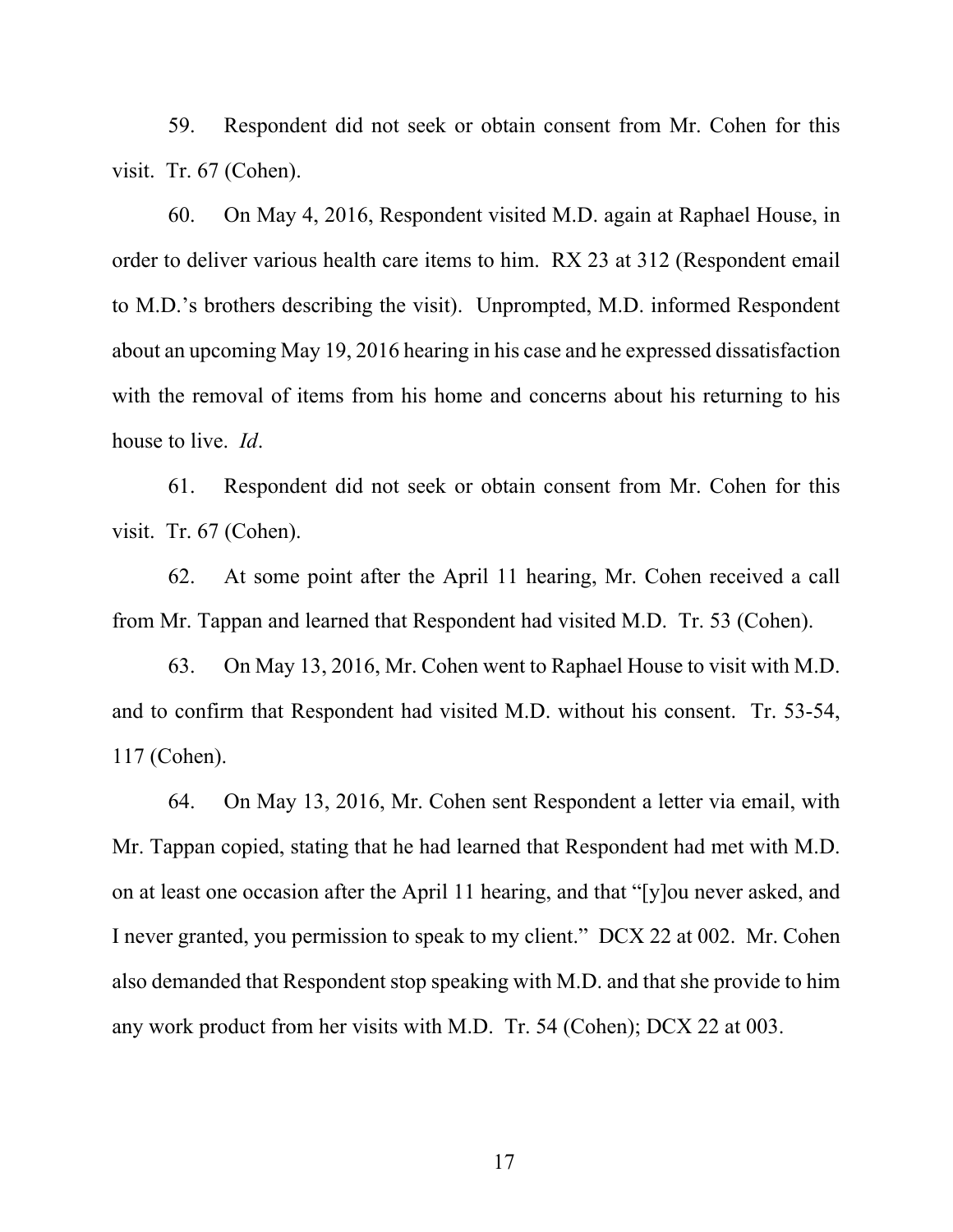65. On May 17, 2016, Respondent emailed Mr. Cohen, stating that "the record in the case clearly indicates that you are no longer [M.D.'s] attorney. It is not necessary that I solicit your consent to speak with [M.D.]." Tr. 57-58 (Cohen); DCX 24.

66. On May 18, 2016, Mr. Cohen filed a motion to strike Respondent's appearance. DCX 25. According to Mr. Cohen, he wanted Respondent removed from the case because he believed that she appeared to be representing an interest that diverged from M.D.'s interests. Tr. 60 (Cohen). Specifically, M.D. had issues with his brothers "[s]ince the onset of the case." Tr. 63-64 (Cohen).

67. On May 20, 2016, the court rescheduled the May 19, 2016 hearing for June 1, 2016. DCX 5 at 040, entry 278.

68. On May 26, 2016, Respondent filed her opposition to the motion to strike her appearance. DCX 26. Respondent argued that Mr. Cohen did not "currently have an order of appointment" and that there was no such court order on the docket. *Id.* at 005. She cited D.C. SCR PD Rule  $305(4)(c)^6$  (*id.* at 003) and argued that "[t]here was no legally defined role for an attorney to play between September 30, 2015, and the filing of the April 2016 petition to terminate the conservator/guardian." *Id*. at 006.

 $6$  Respondent's citation to SCR PD Rule 305(4)(c) is erroneous. The intended reference appears to be Probate Division Rule 305(c), providing that "[t]he appearance of counsel for the subject of an intervention proceeding shall terminate upon the disposition of the petition for which counsel's appearance was entered, unless otherwise ordered by the Court."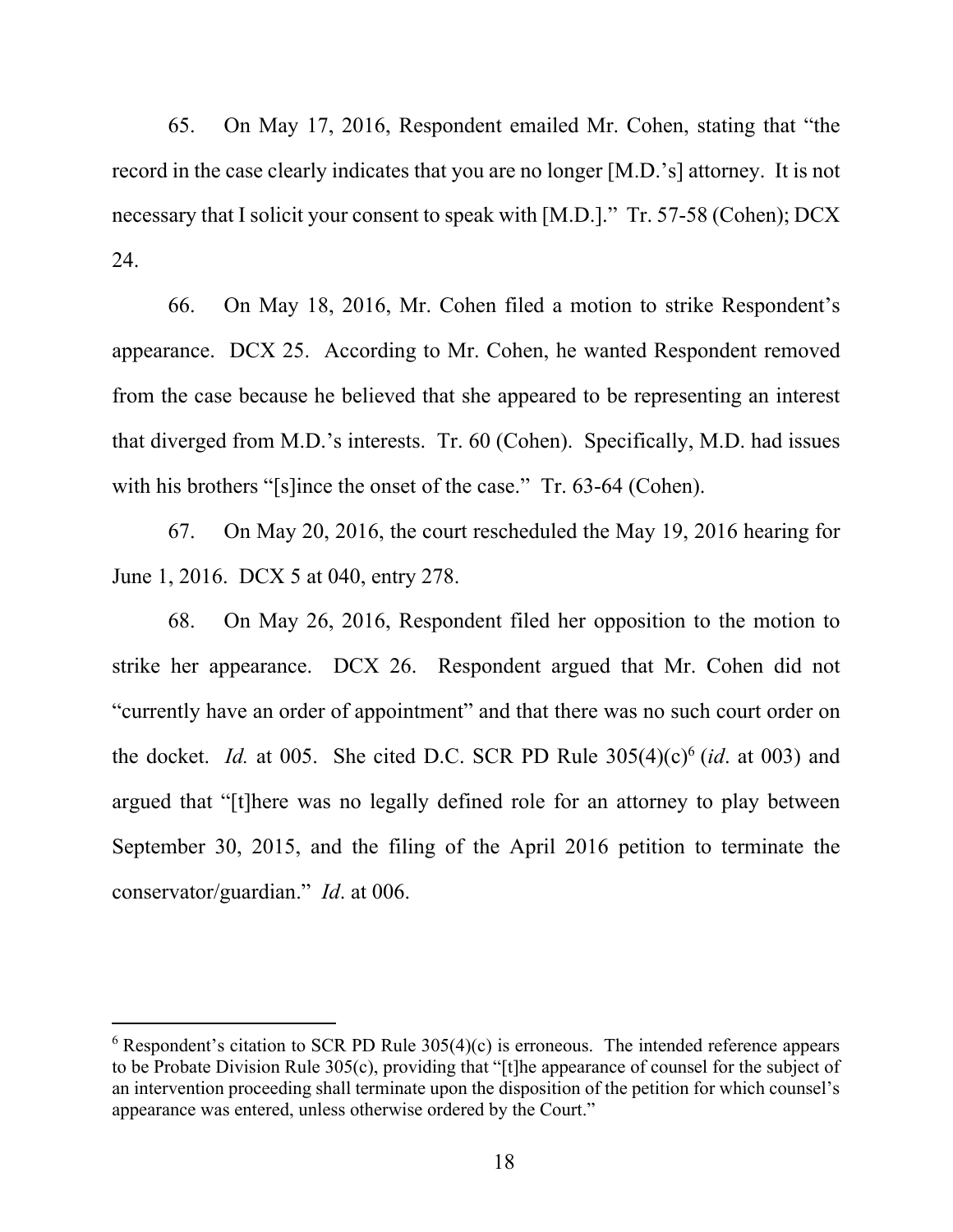69. On May 26, 2016, Respondent also filed an amendment to the petition for termination of Mr. Tappan's appointment as guardian and conservator. DCX 27. The petition incorporated information that Respondent obtained from her interview with M.D. on April 16. Tr. 300-01 (Resp.); *compare* RX 22 at 310 (noting, *e.g.*, Panasonic camera for \$4,700, JVC video camera for \$300), 310-311 (models such as PFI Mustang, helicopter and accessories, and Budweiser boat for \$300), *with* DCX 27 at 001, ¶ 15 (Panasonic camera, JVC video camera), 002 n.3 (PFI Mustang, helicopter and accessories, Budweiser boat).

70. On May 29, 2016, Mr. Cohen filed his reply to Respondent's opposition to the motion to strike. Tr. 60-61 (Cohen); DCX 28.

71. On June 1, 2016, the probate court held a hearing. DCX 31 (June 1, 2016 Tr.). The court first heard argument about Mr. Cohen's motion to strike Respondent's appearance, and the court questioned Respondent. *Id.* at 002-11.

72. Judge Fisher stated that he had read all the pleadings that had been filed in connection with the motion to strike. DCX 31 at 004.

73. In discussing Respondent's first two visits to M.D. prior to the April 11 hearing, the court asked Respondent why she did not look into whether M.D. was represented. DCX 31 at 006. Respondent responded, in part, that "it was not [her] expectation" that there was counsel because "the law is that, at the end of the initial hearing, the – that counsel is terminated and reappointed on the filing of a new petition." *Id.* The court responded:

Well, that's not a – not something that happens every time. That's kind of a general rule that somebody is removed. They're not – sometimes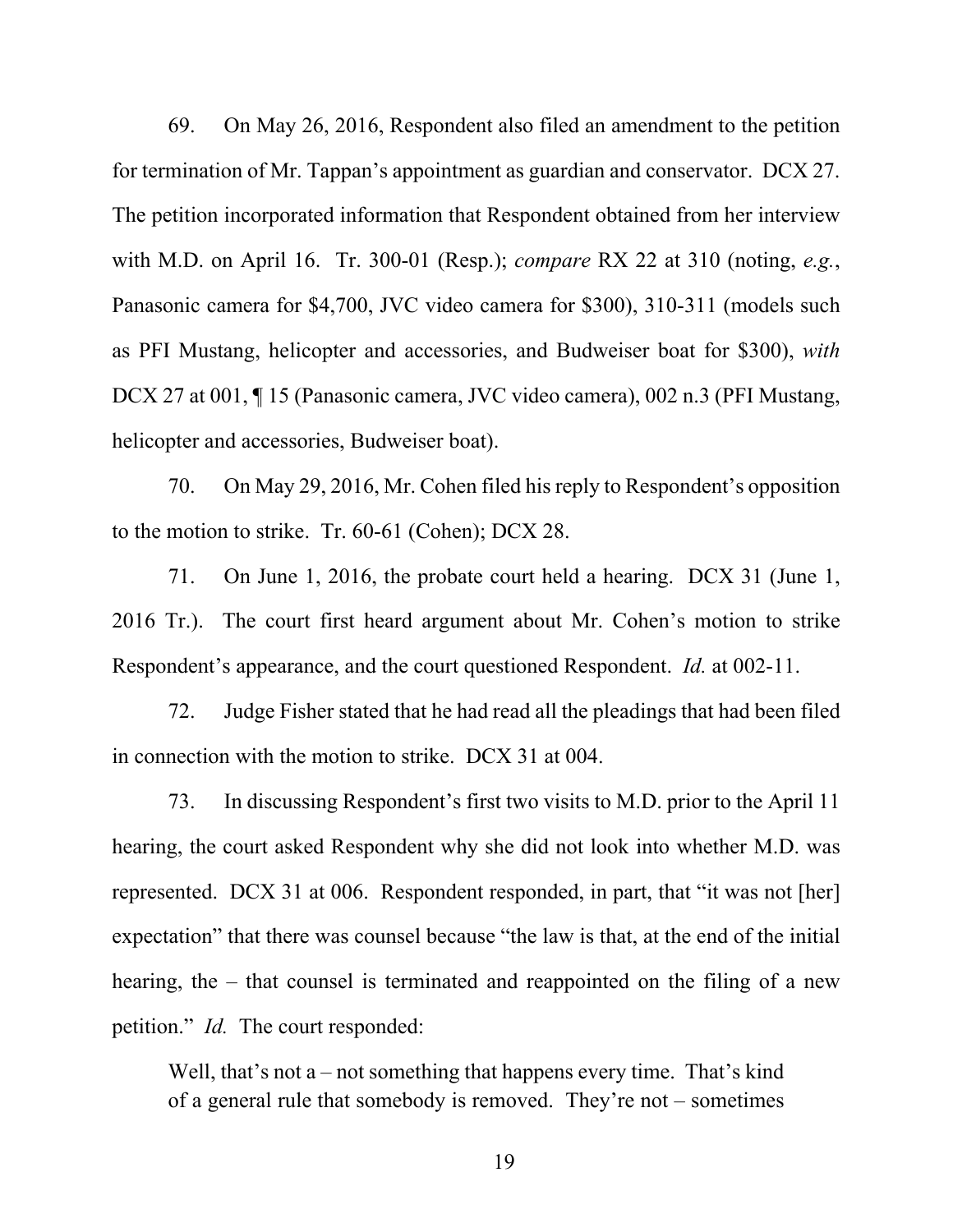they're extended for reasons, for subsequent hearings, for things like that, which is actually what occurred in this case.

*Id.* at 007.

74. The court had earlier stated:

[T]he question of whether there's impropriety to me essentially boils down to what happened after the last hearing that we had, which was I think on April the 11th, at which time I believe Ms. Wagner, [M.D.'s] brothers, were present. I don't think [M.D.] was there, but Mr. Tappan and Mr. Cohen was *[sic]* there.

DCX 31 at 004.

75. Ultimately, the court stated:

Well, here's where I am on this particular issue. I think there's all sorts – I think there's all sorts of ethical questions here, Ms. Wagner, and maybe at the end of this hearing I will make a referral to [Disciplinary] Counsel for them to determine whether you have acted ethically.

I don't think it's for me to strike your appearance, even if I think you've acted unethically, because ultimately I have to make a determination what's in [M.D.'s] best interest. But I think a referral to [Disciplinary] Counsel is appropriate. They may decide there's nothing inappropriate at all. That's not for me to determine. And I'll do that at the end of these proceedings today.

DCX 31 at 011.

76. As to Respondent's Petition to Terminate Mr. Tappan's appointments, the court stated: "I don't really think there's anything that I've heard today that makes me believe that Mr. Tappan should be removed as the guardian or as the conservator." DCX 31 at 048-49. The court also noted that it was not sure that M.D. returning home would "in the end" be "the most viable option." *Id.* at 049.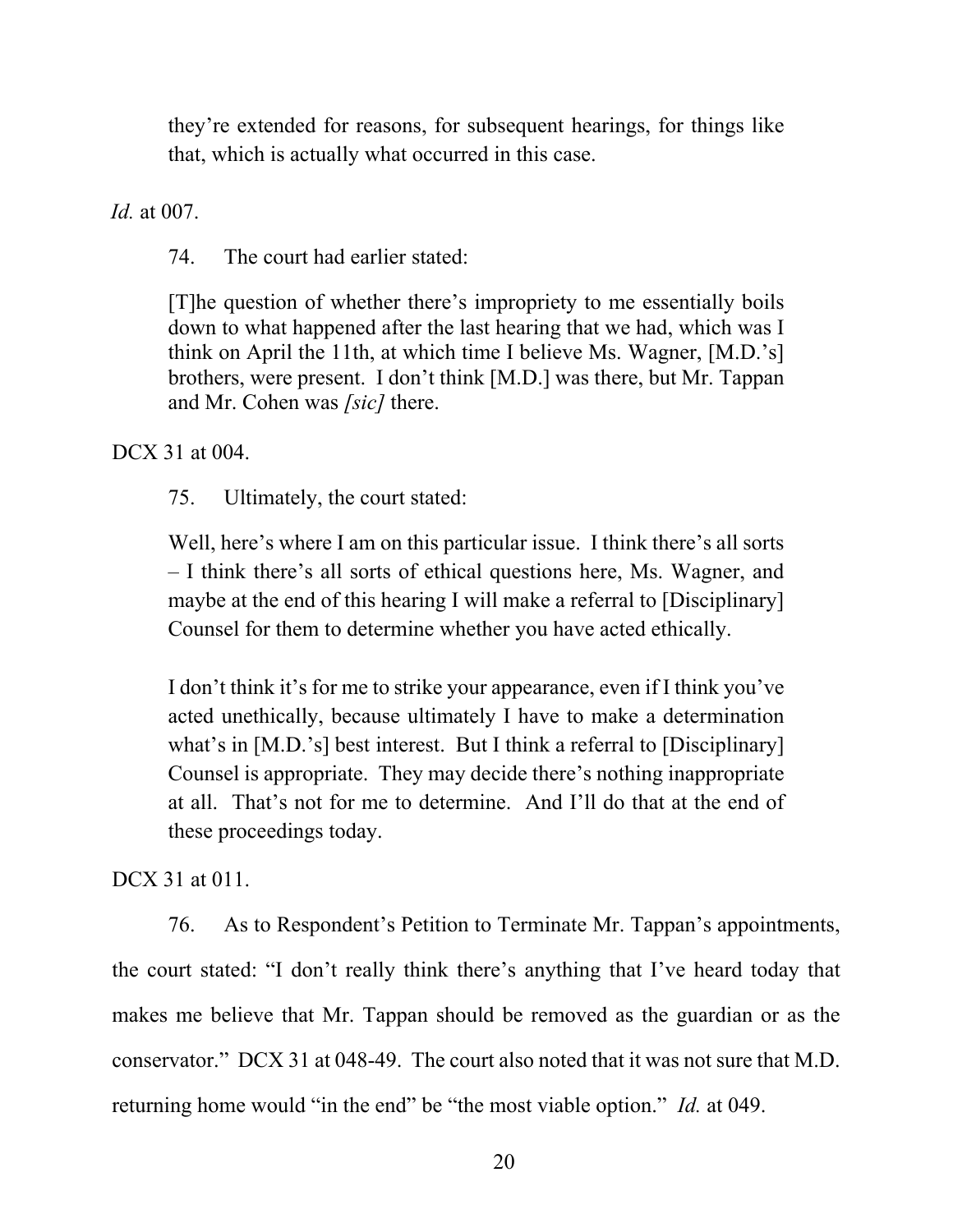77. During the hearing, M.D. stated that the last time he had contact with his brothers was when he "had to have the police come in and escort my brothers out of the house, because I didn't feel good with them in the house." DCX 31 at 017. He described attempts to remove his brothers' names from his checks and to "get them off my – out of the business of my house." *Id.*

78. During the hearing, M.D. twice stated he did not trust his brothers. *Id.* at 014, 028. He stated he would call the police and have them removed if he returned home and they tried to visit him again. *Id.* at 028. When questioned by the court, he stated he objected to them even receiving information about his well-being or whereabouts. *Id.* at 015-16.

79. Near the conclusion of the June 1, 2016 hearing, the probate court stated that if the parties wanted another status hearing, "I'd make it clear that Mr. Cohen remains [M.D.'s] attorney, if you want to do that, but I don't know that we necessarily need another hearing." DCX 31 at 051. No written order was issued.

80. Ultimately, the probate court continued Mr. Cohen's appointment, and directed him to respond to the amendment to the Petition to Terminate. *See* DCX 31 at 054-57; *see also* Tr. 66 (Cohen) ("I was continued as counsel.").

81. Respondent regarded the probate court's oral statements at the June 1, 2016 hearing at Raphael House as a "court order" that Mr. Cohen was M.D.'s attorney. Tr. 317-18 (Resp.).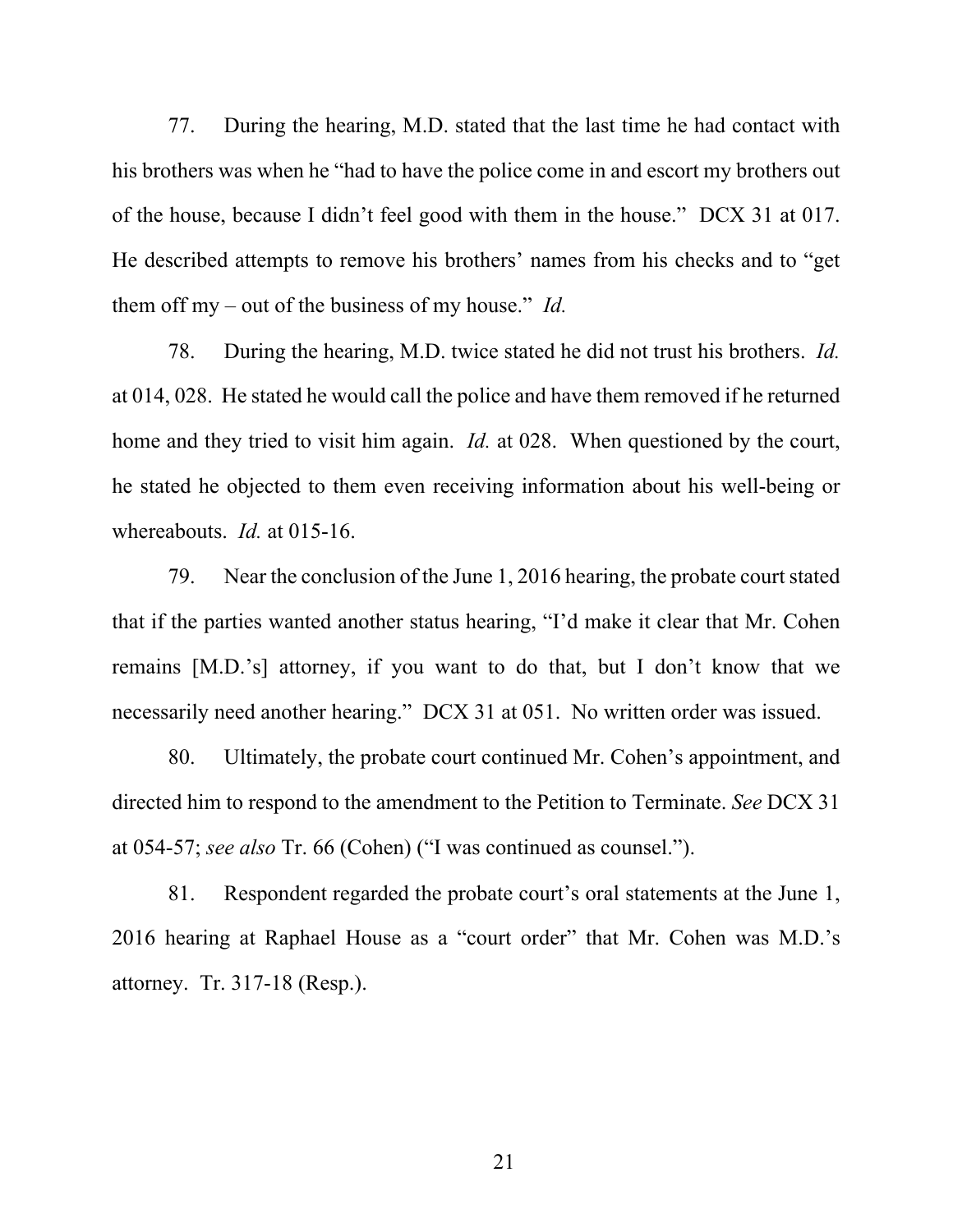82. On June 2, 2016, the court issued a written order denying Mr. Cohen's motion to strike Respondent's appearance for the reasons stated at the June 1 hearing and referred the matter to Disciplinary Counsel. DCX 32.

83. Mr. Cohen visited M.D. on June 23, 2016, and on January 20, 2017. Tr. 119 (Cohen).

84. On January 24, 2017, the probate court held a hearing, which was attended by Mr. Cohen and Mr. Tappan. DCX 40 (Jan. 24, 2017 Transcript). During the hearing, the court decided to end Mr. Cohen's appointment as counsel, subject to his potential reappointment should Mr. Tappan file a petition to sell M.D.'s home. Tr. 66-67 (Cohen); DCX 40 at 011-13; *see also* DCX 5 at 036, entry 239.

85. Mr. Cohen understood that he served as M.D.'s counsel continuously from the September 30, 2015 hearing through the termination of his appointment. Tr. 163 (Cohen).

### III. CONCLUSIONS OF LAW

# Disciplinary Counsel Did Not Prove by Clear and Convincing Evidence that Respondent Violated Rule 4.2.

Respondent is charged with one Rule violation – Rule  $4.2(a)$ , which provides

that, while representing a client,

a lawyer shall not communicate or cause another to communicate about the subject of the representation with a party known to be represented by another lawyer in the matter, unless the lawyer has the prior consent of the lawyer representing such other party or is authorized by law or a court order to do so.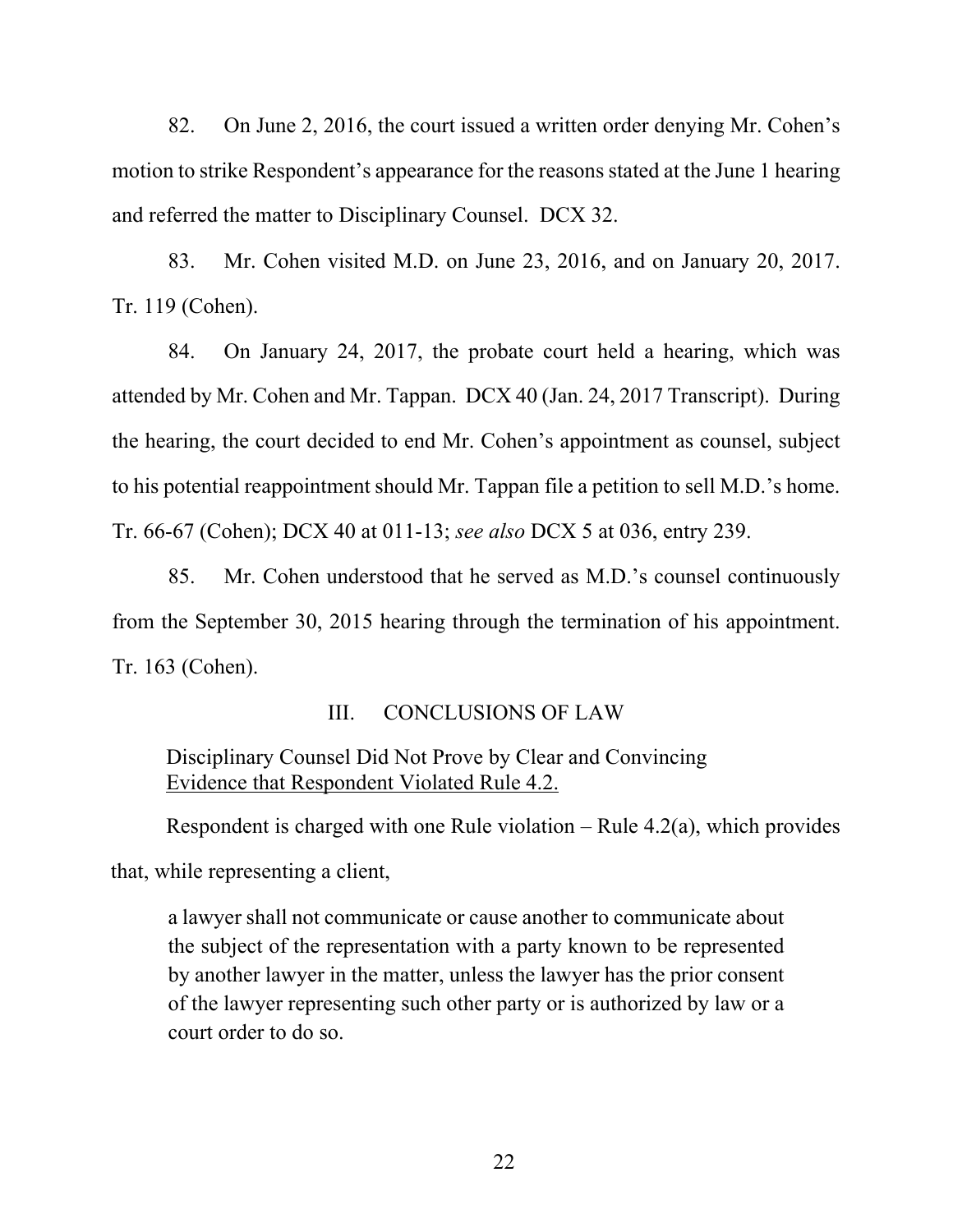The term "known" denotes "actual knowledge of the fact in question," *see* Rule 1.0(f), which "may be inferred from circumstances." *Id.*

### 1. Respondent was representing a client during the relevant period of time.

Respondent does not appear to contest that she was representing M.D.'s brothers in this matter. *See, e*.*g*., Tr. 197-99 (Respondent). The record demonstrates she was serving as their attorney by the time she visited M.D. on April 16, 2016. *See* FF 27-31.

## 2. Respondent communicated with M.D. about the subject of the representation.

Respondent does not appear to contest that, on April 16, 2016, she communicated with M.D. about the guardianship and conservatorship proceedings. She acknowledges discussing with him his position on legal filings that would directly affect his care (FF 60) and also took notes about his personal property, which she later used in a filing on behalf of his brothers. FF 69.

# 3. Disciplinary Counsel did not prove by clear and convincing evidence that Respondent knew that M.D. was represented by another lawyer.

On April 11, 2016, Respondent attended the hearing at which Mr. Cohen identified himself as counsel, the court dealt with him as counsel, and the court confirmed Mr. Cohen's availability for the next hearing. FF 41-49. Although Respondent initially credited Mr. Cohen's representation at the hearing that he was M.D.'s counsel, her review of the docket immediately after the hearing, *i.e.*, docket entry 329 that stated that Mr. Cohen was dismissed as M.D.'s counsel, prompted her to question that initial assumption. *See* Tr. 94-96.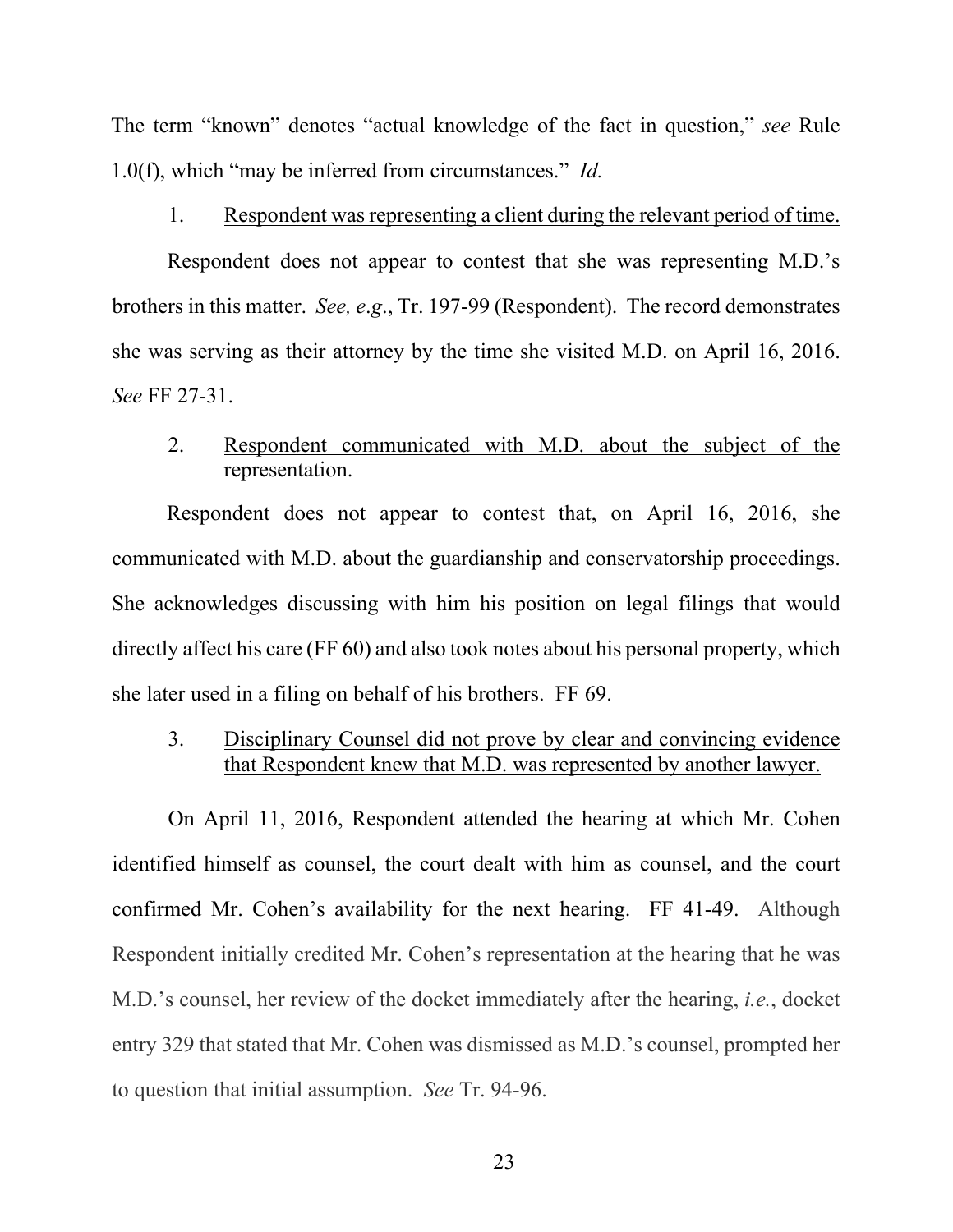Two days later, Respondent served Mr. Cohen with a pleading that identified him as the attorney of record for M.D. FF 53-55. In discussing her filing of the April 13, 2016 Petition to Terminate Mr. Tappan's appointment, and her visit to M.D. three days later, Respondent testified:

Q [Disciplinary Counsel]: So as of April 13th, you were accepting his representation he was counsel for the –

A [Respondent]: Yes. I was – yes. I was accepting and trusting that he was going to appear and produce documentation he was counsel, because he said so, and he said so in open court, which made me believe it even more that it had credibility.

Q: Then within three days you had changed your mind? Is that your testimony?

A: No, at this point I'm not sure whether I was still waiting. I think I was probably – this is three days I think I was still waiting. Now by the time I filed the next pleading or visited with [M.D.] again I think I had a different attitude…

Tr. 305-06 (Resp.).

Respondent has argued that M.D. did not have an attorney at the time that Respondent contacted him. Resp. Br.<sup>7</sup> at 63; Tr. 94-96. Respondent contends that Mr. Cohen's prior court-appointed attorney status had lapsed, by operation of law, and by the court's September 30, 2015 docket entry, and that there was no court

<sup>&</sup>lt;sup>7</sup> "Resp. Br." Refers to Respondent's Brief and Proposed Findings of Fact and Conclusions of Law.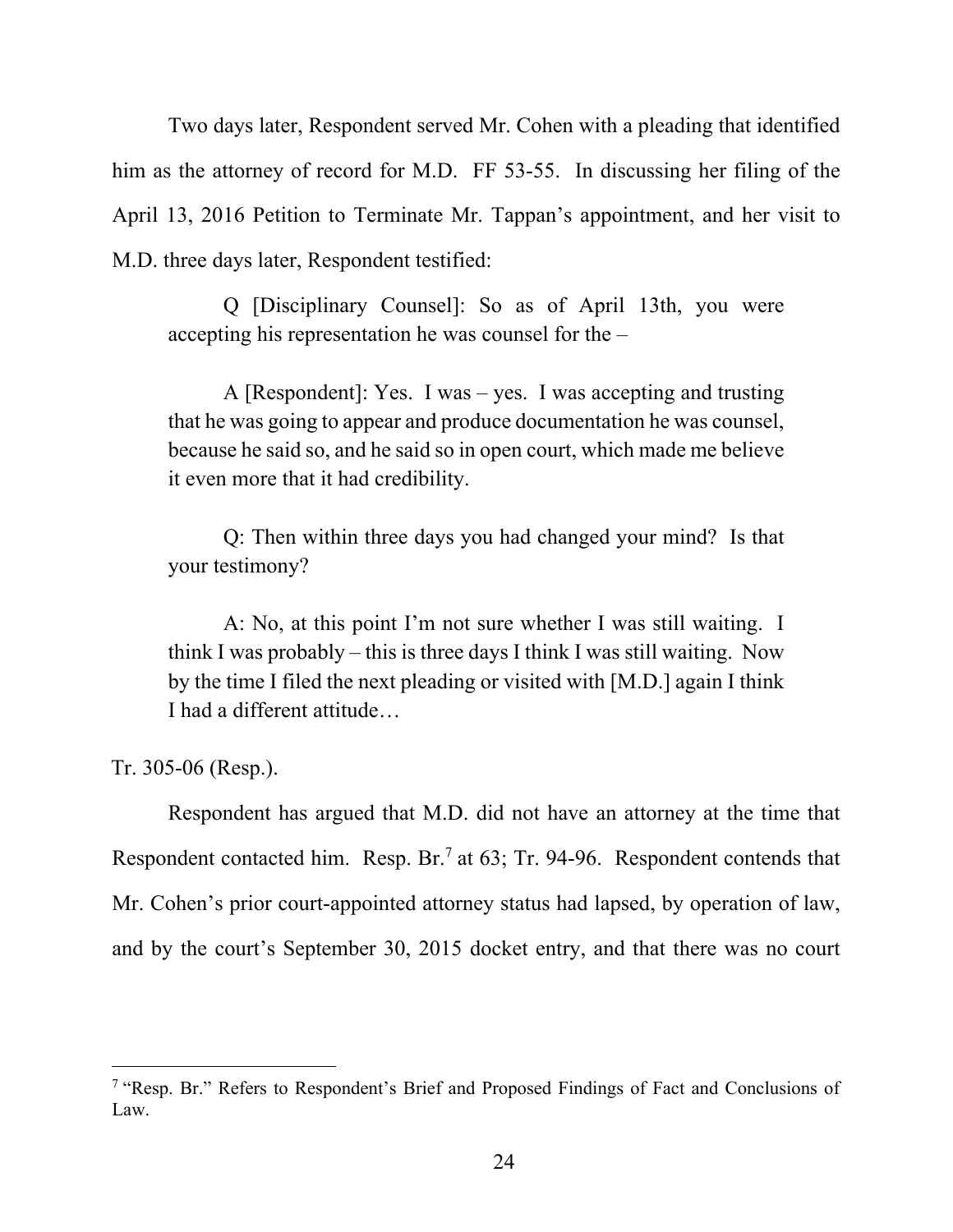order continuing the appointment. Resp. Br. at 63. Respondent specifically quotes from that docket entry, which states:

> Attorney Dismissed Attorney COHEN, Mr. BRETT E dismissed/withdrawn for subject [M.D.] on 09/30/2015

*Id.* at 41-44 (quoting DCX 5 at 046, entry 329).

At the June 1, 2016, hearing, the court addressed Mr. Cohen's motion to strike and stated that it had continued Mr. Cohen's appointment after September 30, 2015. FF 74. The court also stated that while it understood that attorneys in Mr. Cohen's position were often terminated as counsel for the ward following initial hearings, M.D.'s case, like some other cases, was different. *Id.* Probate Rule 305 ("Counsel for the subject of an intervention proceeding"), section (c) ("Termination of Appearance"), reflects the court's understanding. It provides:

The appearance of counsel for the subject of an intervention proceeding shall terminate upon the disposition of the petition for which counsel's appearance was entered, unless otherwise ordered by the Court.

 When Respondent was retained as counsel for M.D.'s brothers, her initial assumption was that M.D. was not represented by counsel. This was based on her understanding of guardianship proceedings and Probate Rule 305(c). And, although Mr. Cohen participated at the April 11, 2016 hearing as M.D.'s counsel, Respondent's review of the docket entries for the case caused her to question his asserted status. The September 30, 2015 docket entries on this question were internally inconsistent.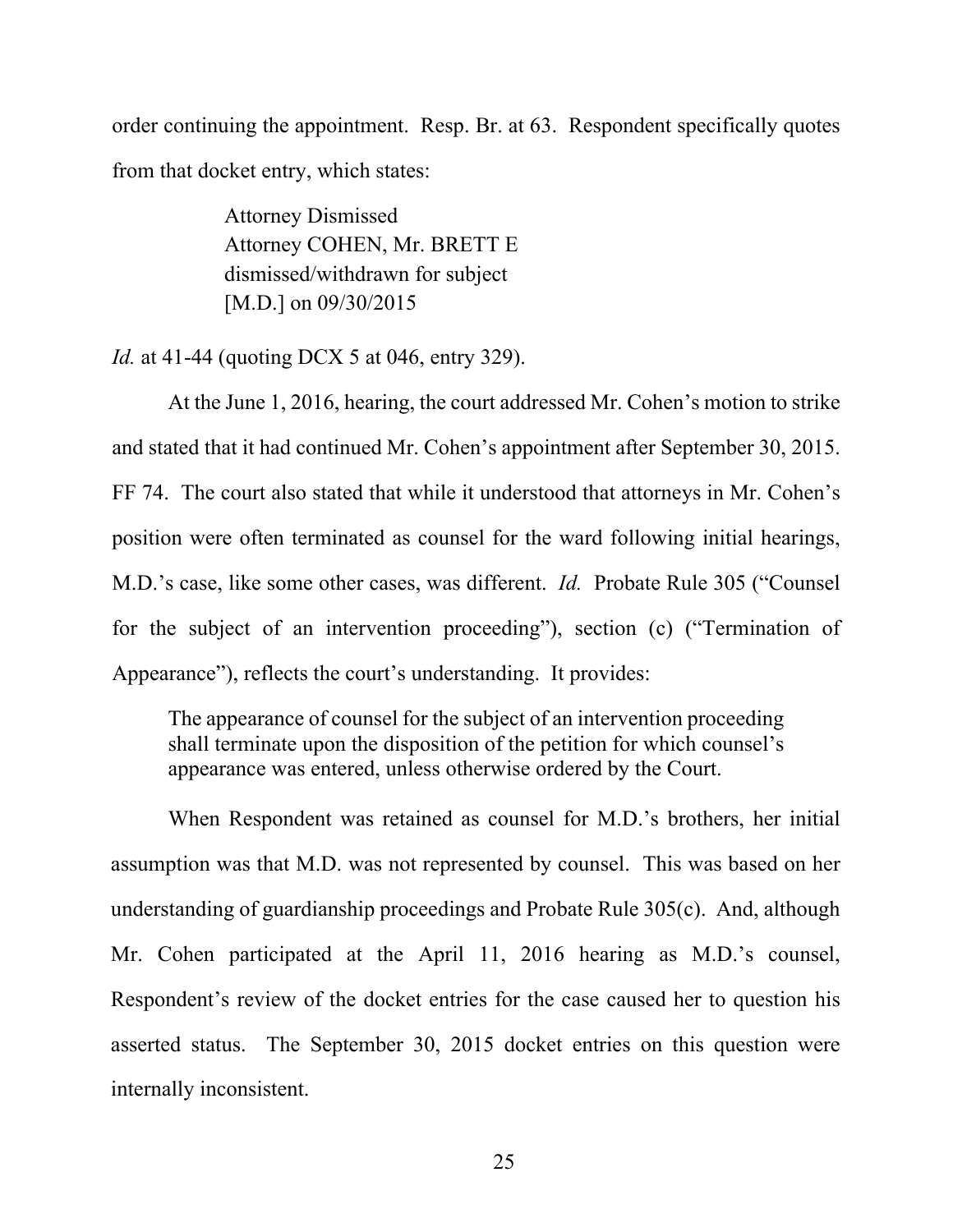Nor did Mr. Cohen produce an order of appointment after Respondent's request. It was not unreasonable for a Respondent to conclude that, because Mr. Cohen did not produce the promised order, he was not M.D.'s attorney as of April 16, 2016. Finally, at the June 1, 2016 hearing, Judge Fisher did not explicitly determine that Respondent had acted unreasonably. Instead, the court recognized that, pursuant to Probate Rule 305(c), the status of counsel for a ward would generally terminate upon the disposition of the petition for which the counsel's appearance had been entered. *See* FF 74.

Respondent, therefore, argues that, whatever she may have believed at the April 11, 2016 hearing, the court failed to take the necessary steps to continue Mr. Cohen's appointment as M.D.'s attorney after that hearing, and, therefore, Mr. Cohen was not in fact M.D.'s attorney. Respondent's argument essentially is that the court was not sufficiently explicit in continuing or reinstating Mr. Cohen's appointment, and therefore no attorney-client relationship existed between M.D. and Mr. Cohen. FF 69. Respondent concluded that the docket entry that recited the termination of Mr. Cohen's status as M.D.'s attorney indicated as such. Accordingly, in Respondent's mind, she did not violate Rule 4.2.

As noted above, Disciplinary Counsel must prove by clear and convincing evidence that Respondent "actually knew" that Mr. Cohen was M.D.'s lawyer when she met with him. The Hearing Committee recognizes that there is evidence that could support the conclusion that Respondent knew that M.D. was represented. But there is also significant contrary evidence. In light of the specific circumstances of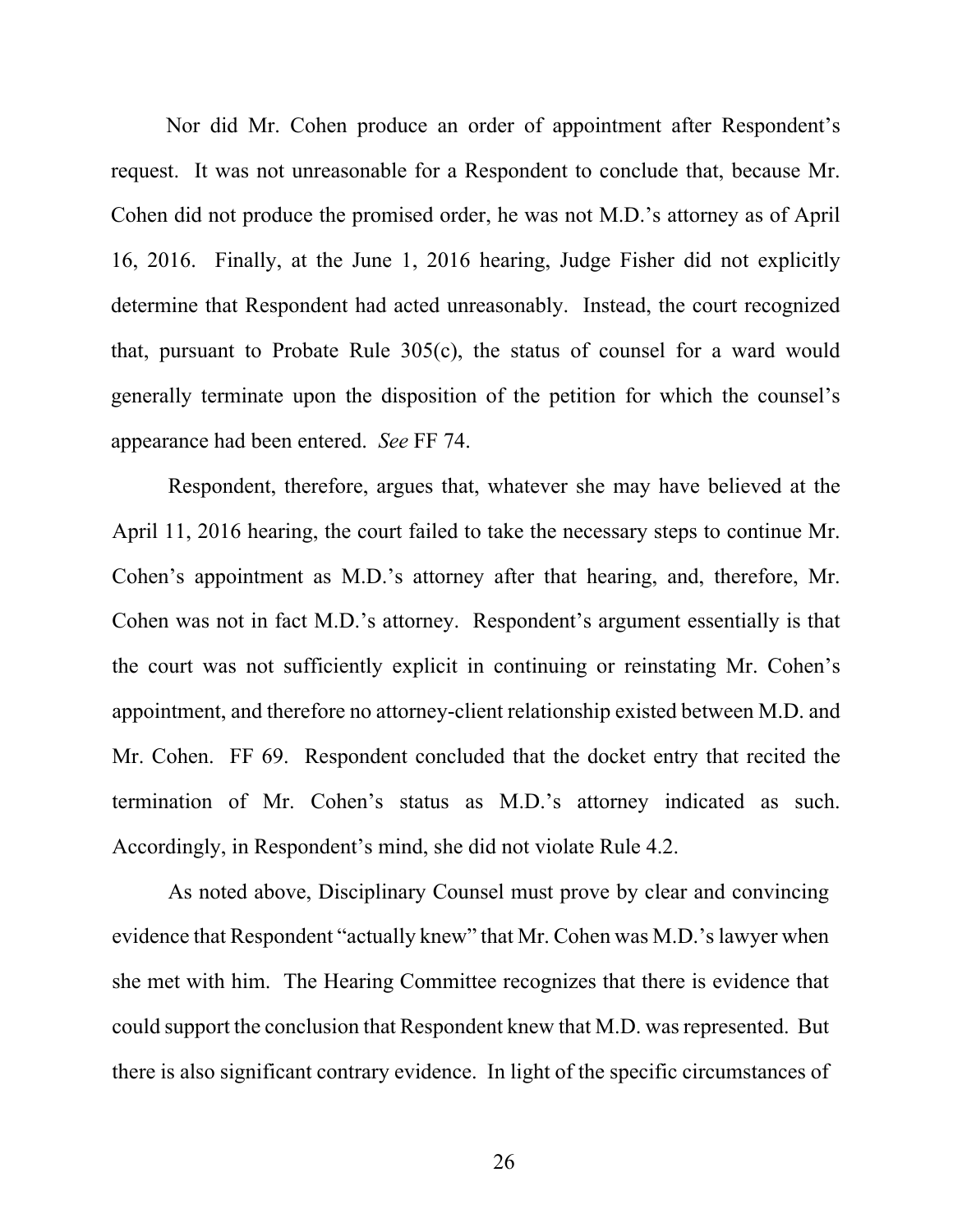this case, the lack of a post-September 2015 order identifying Mr. Cohen as M.D.'s counsel, Mr. Cohen's failure to produce an order of appointment, despite his promise to do so, the language of Probate Rule 305(c), and the inconsistent docket entries, the Hearing Committee cannot conclude, by virtue of clear and convincing evidence, that Respondent had "actual knowledge" that Mr. Cohen continued to represent M.D. in April-May 2016 when she met with M.D. In other words, because Disciplinary Counsel did not prove, by clear and convincing evidence, that Respondent knew that Mr. Cohen was M.D.'s attorney when Respondent communicated with him, the Committee finds that Disciplinary Counsel failed to meet its burden of proof that Respondent "communicate[d] about the subject of the representation with a party known to be represented by another lawyer in the matter" as required for a Rule  $4.2(a)$  violation.<sup>8</sup>

 $8$  In her brief, Respondent states that "more than five  $(5)$  years after the events, the Respondent is before the Board [on] Professional Responsibility with little evidence to support the allegation of an ethics violation." The import of Respondent's statement is unclear. To the extent that she raises an issue with an alleged delay in prosecution, she seeks no specific relief and has not identified any manner in which her defense was prejudiced by a delay in prosecution. And the Court of Appeals has never dismissed a disciplinary case solely on the basis of delay. *See In re Ponds*, 888 A.2d 234, 243 (D.C. 2005).

Additionally, Respondent raises broader claims that the Office of Disciplinary Counsel is biased in its prosecution of respondents. These claims are not properly addressed by the Hearing Committee, whose authority is limited to consideration of the formal charges of misconduct identified in the Specification of Charges before it. *See* Rule XI, § 5(c). Respondent's complaints against Disciplinary Counsel must be raised directly with the Board on Professional Responsibility through its administrative review process.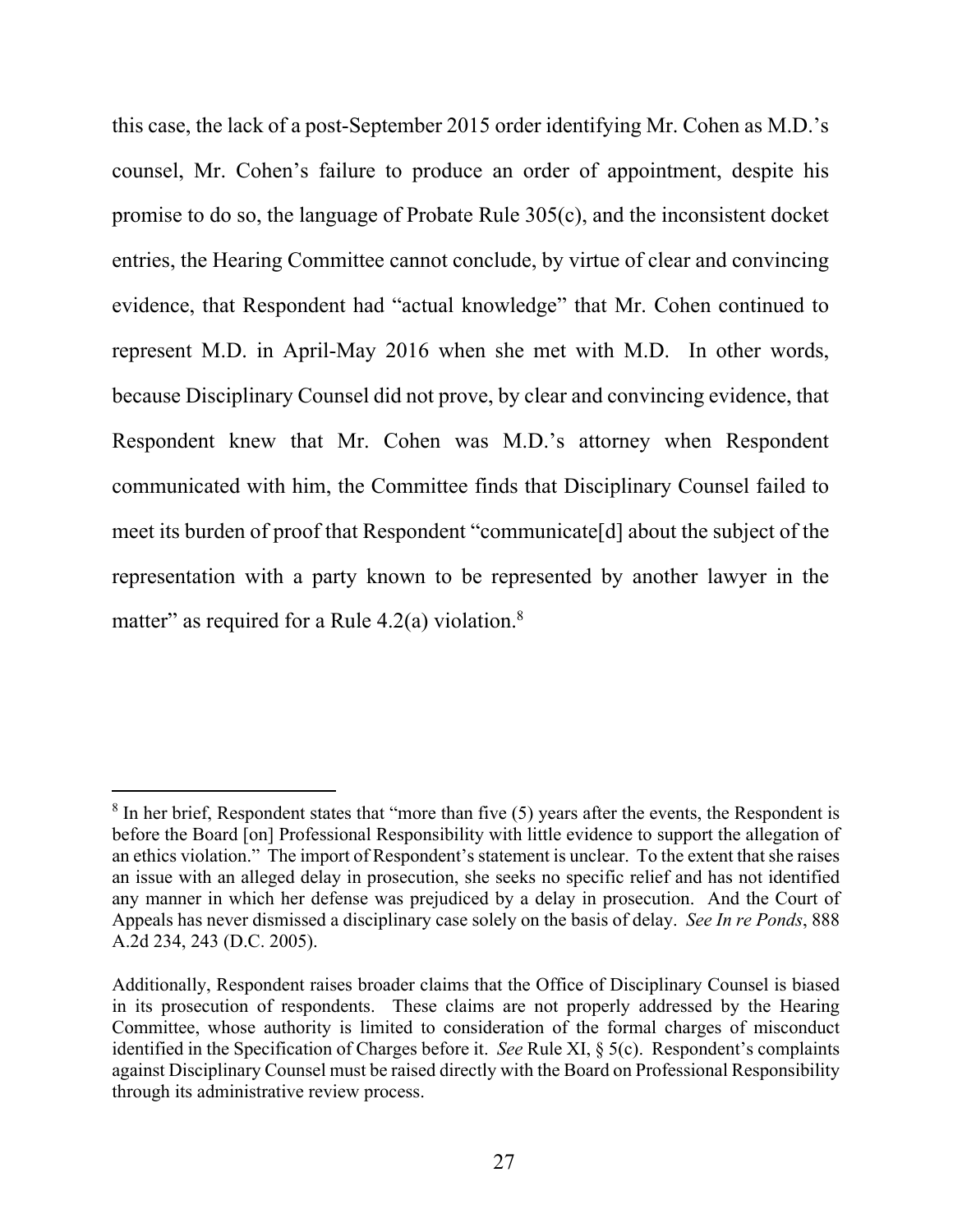### IV. RECOMMENDED SANCTION

Because the Hearing Committee finds that the charge has not been proven, the Hearing Committee recommends that no sanction be imposed.

### V. CONCLUSION

For the foregoing reasons, the Committee finds that Disciplinary Counsel has not demonstrated, by clear and convincing evidence, that Respondent has violated Rule 4.2 and the Committee recommends that this matter be dismissed.

 $\overline{a}$ 

 $\overline{a}$ 

## AD HOC HEARING COMMITTEE

Theodore Hirt,

Theodore C. Hirt, Chair

David Berns fein

David Bernstein, Public Member

Leonard J Marsico

Leonard J. Marsico, Attorney Member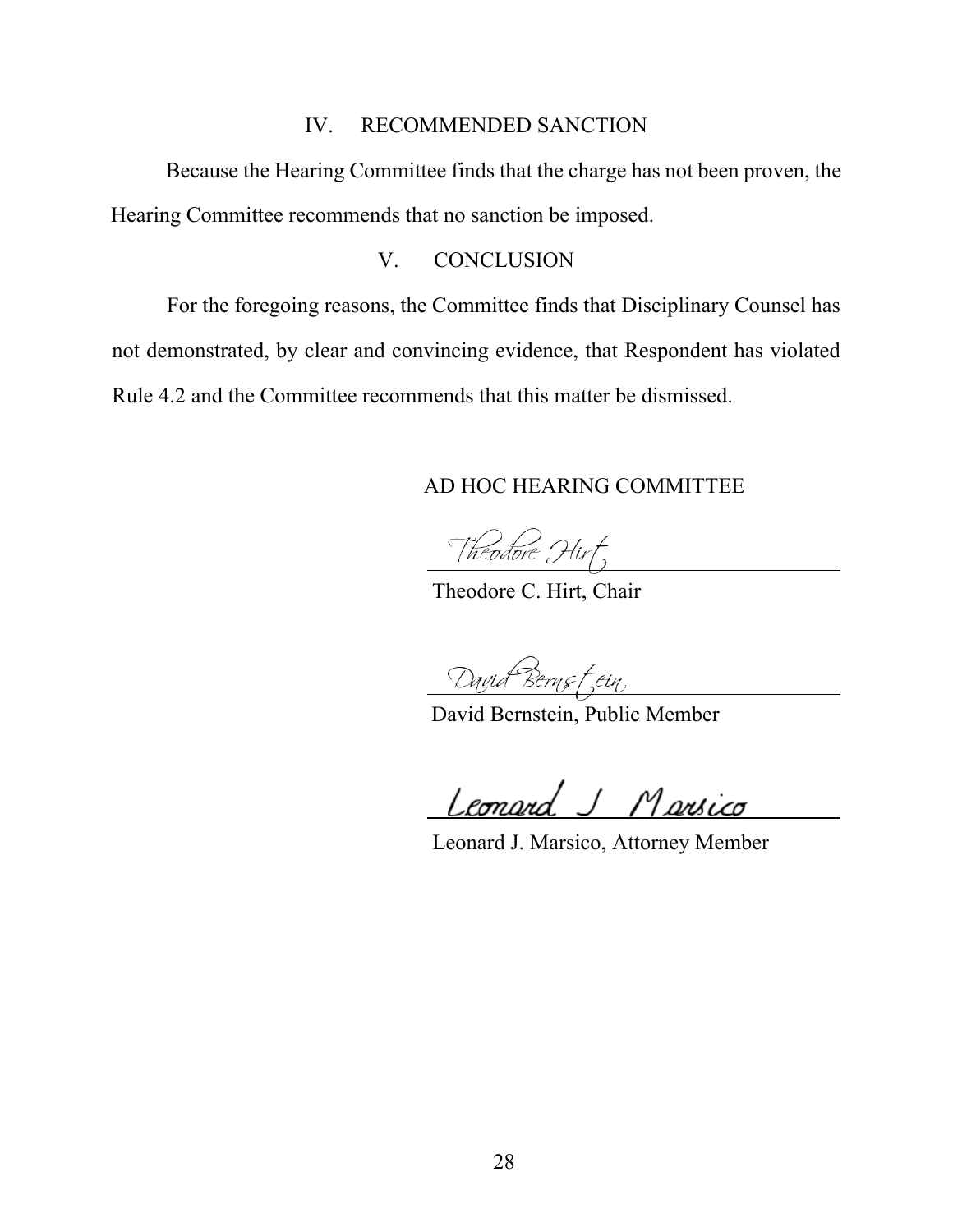# **APPENDIX A**  *Post-Hearing Filings*

- 1) On September 29, 2021, Respondent filed her Errata to Respondent's Brief and Proposed Findings of Fact and Conclusions of Law, purportedly "setting forth corrections to" her post-hearing brief.
- 2) On October 4, 2021, Disciplinary Counsel filed a Motion to Strike Respondent's filing on grounds that the filing proposed substantive additions to the original brief and that the briefing deadline had passed.
- 3) On October 14, 2021, Respondent filed a Reply and Appendix, responding to Disciplinary Counsel's post-hearing Reply brief.
- 4) On October 15, 2021, Respondent filed an amended Reply brief. On October 19, 2021, Respondent filed her Opposition to Office of Disciplinary Counsel's Motion to Strike the Respondent's Errata and the Respondent's (3rd) Motion to Supplement the Record and the Respondent's Motion to, Further, Amend the Respondent's Argument for Revamping the Disciplinary Process.
- 5) On October 19, 2021, Disciplinary Counsel filed a Motion to Strike "Respondent's Reply (Corrected)", contending that this filing also proposed substantive additions to the record.
- 6) On October 19, 2021, Respondent filed the following proposed exhibits RX 41, RX 42, RX 44, and RX 45.
- 7) On October 21, 2021, Respondent filed an Opposition to Disciplinary Counsel's Motion to Strike the Respondent's Reply and Appendix.
- 8) On October 21, 2021, Disciplinary Counsel filed a Response to Respondent's Opposition to Office of Disciplinary Counsel's Motion to Strike the Errata and the Respondent's (3rd) Motion to Supplement the